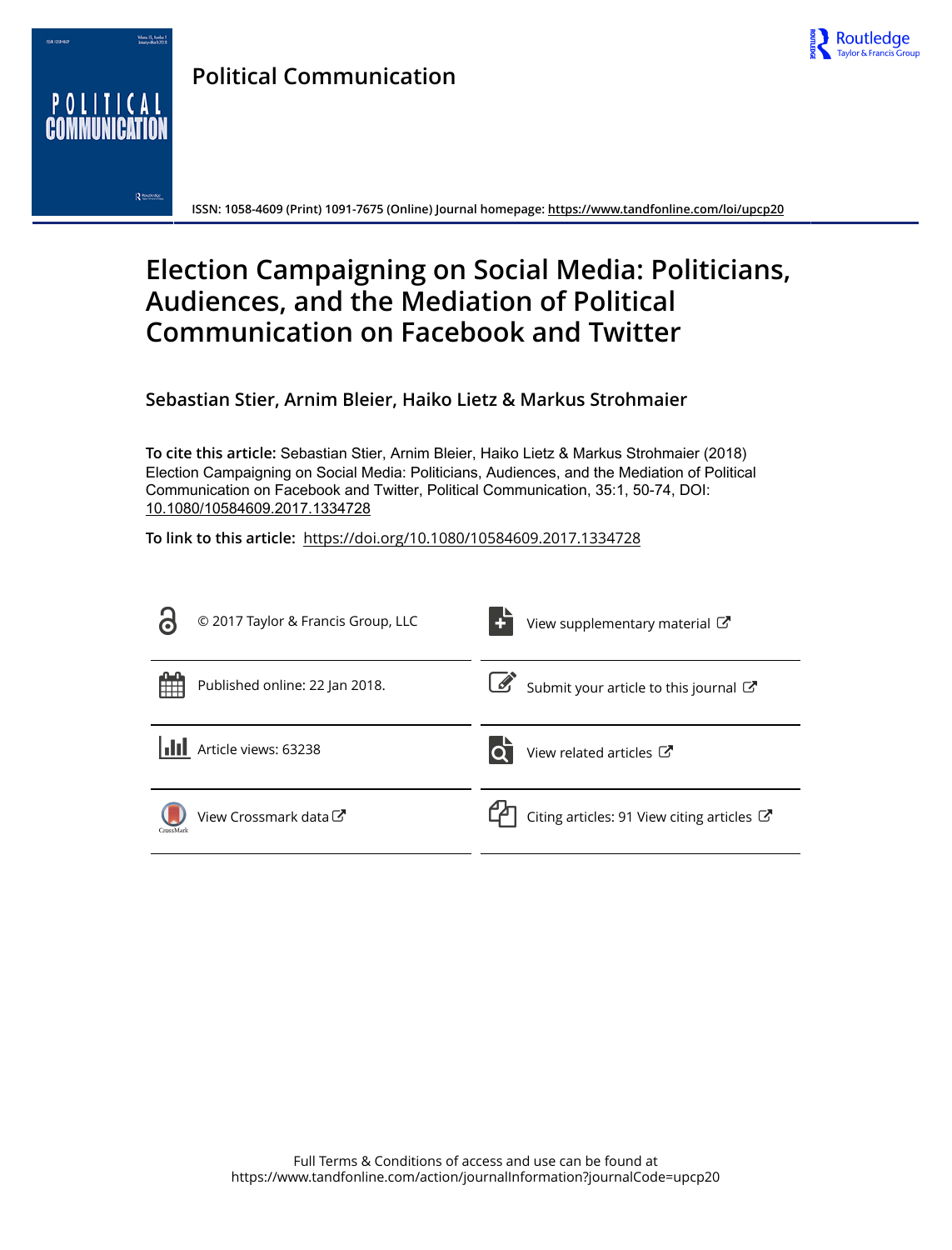

Check for updates

# Election Campaigning on Social Media: Politicians, Audiences, and the Mediation of Political Communication on Facebook and Twitter

# SEBASTIAN STIE[R](http://orcid.org/0000-0002-1217-5778)<sub>®</sub>, ARNIM BLEIER, HAIKO LIETZ, and MARKUS STROHMAIER

Although considerable research has concentrated on online campaigning, it is still unclear how politicians use different social media platforms in political communication. Focusing on the German federal election campaign 2013, this article investigates whether election candidates address the topics most important to the mass audience and to which extent their communication is shaped by the characteristics of Facebook and Twitter. Based on open-ended responses from a representative survey conducted during the election campaign, we train a human-interpretable Bayesian language model to identify political topics. Applying the model to social media messages of candidates and their direct audiences, we find that both prioritize different topics than the mass audience. The analysis also shows that politicians use Facebook and Twitter for different purposes. We relate the various findings to the mediation of political communication on social media induced by the particular characteristics of audiences and sociotechnical environments.

Keywords cross-media analysis, language models, online campaigning, social media, text analysis

Social media have become ubiquitous communication channels for candidates during election campaigns. Platforms like Facebook and Twitter enable candidates to directly reach out to voters, mobilize supporters, and influence the public agenda. These fundamental changes in political communication therefore present election candidates with a widened range of strategic choices. Should candidates address the topics most important to a mass audience? Should they tailor their messages to the specific habits and audiences on social media platforms? Although academic research on social media campaigning has flourished in the past several years (Boulianne, [2016](#page-20-0); Jungherr, [2016b\)](#page-20-0), it is still unclear which topics politicians address on these platforms, since previous research mostly concentrated on meta data generated by the use of communication conventions such as retweets, @-mentions, likes, or hashtags. Understanding the ways in which politicians

Sebastian Stier, Arnim Bleier, and Haiko Lietz are Postdoctoral Researchers, and Markus Strohmaier is a Scientific Director at GESIS – Leibniz Institute for the Social Sciences.

Address correspondence to Dr. Sebastian Stier, Department Computational Social Science, GESIS – Leibniz Institute for the Social Sciences, Unter Sachsenhausen 6-8, Köln, D-50667. E-mail: [sebastian.stier@gesis.org](mailto:sebastian.stier@gesis.org)

Color versions of one or more of the figures in the article can be found online at [www.](http://www.tandfonline.com/UPCP) [tandfonline.com/UPCP.](http://www.tandfonline.com/UPCP)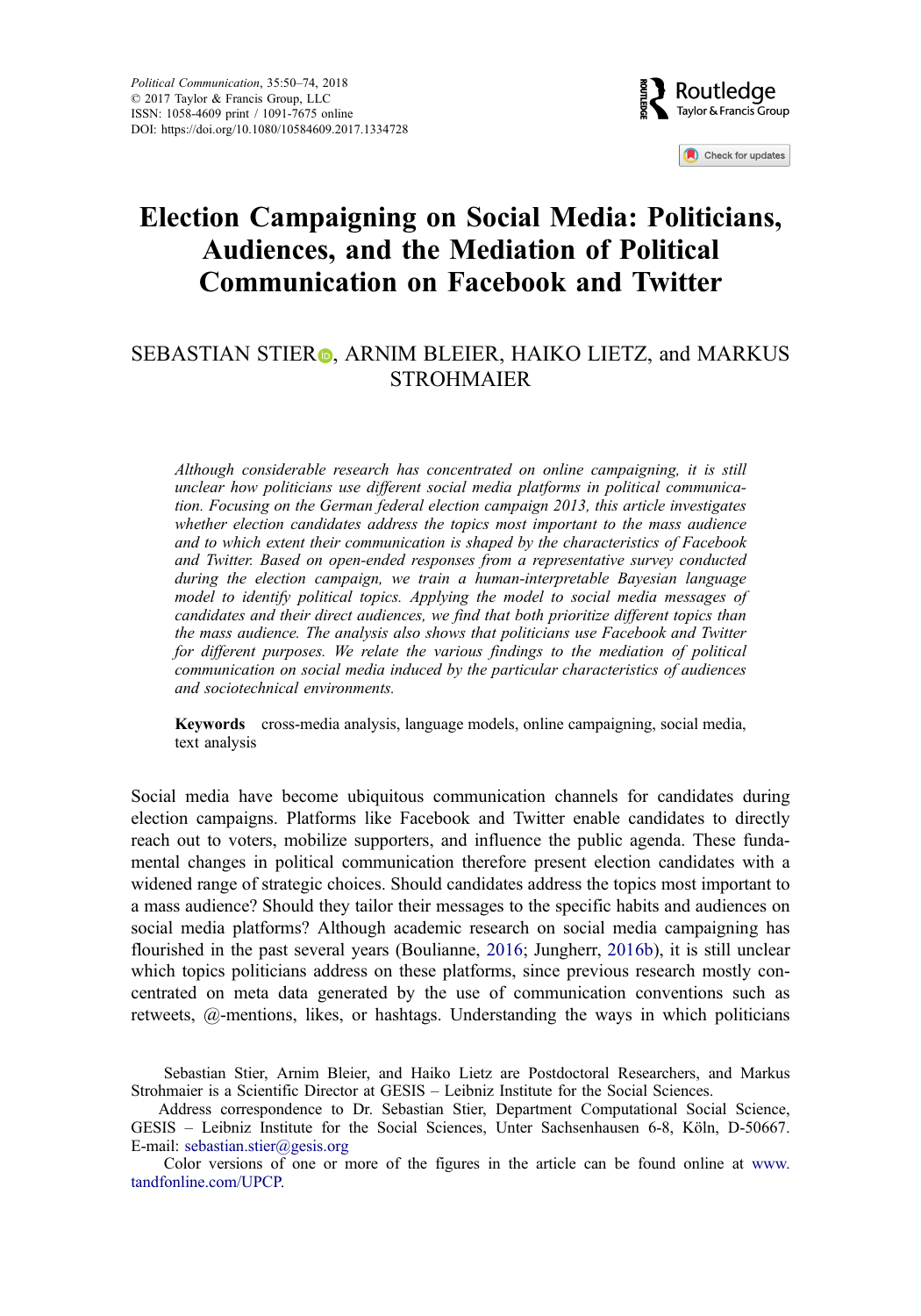adapt the contents of their messages to the peculiarities of different platforms generates deeper insights into how political communication is shaped by social media.

Much research revealed a continuation of the status quo in online campaigning, as politicians mostly replicated traditional messages and campaign modes on their Web presences while limiting engagement with users (Gibson, Römmele, & Williamson, [2014](#page-20-0); Larsson, [2015;](#page-21-0) Lilleker et al., [2011](#page-21-0); Stromer-Galley, [2000\)](#page-22-0). New media notwithstanding, it seems imperative for candidates to tailor their online messages toward the preferences of the majority of voters, in line with models of mass communication (Downs, [1957](#page-20-0); Druckman, Kifer, & Parkin, [2010\)](#page-20-0). However, the observation of McQuail ([2010,](#page-21-0) p. 140) that "the audience member is no longer really part of a mass, but is either a member of a self-chosen network or special public or an individual" is especially true for interactive social media. On these platforms, politicians get directly exposed to users with rather specific demographic characteristics and political interests (Diaz, Gamon, Hofman, Kıcıman, & Rothschild, [2016](#page-20-0); Nielsen & Vaccari, [2013](#page-21-0); Schoen et al., [2013\)](#page-22-0) and have to adapt to unique affordances of social media sites (Hoffmann & Suphan, [2017](#page-20-0); Jungherr, Schoen, & Jürgens, [2016](#page-20-0)). Candidates might therefore tailor their communication to the sociotechnical environments of platforms like Facebook and Twitter. To infer if campaign messages are aimed at a mass audience or more particular sets of audiences, we analyze "the distribution of salience across a set of issues" (Iyengar, [1979](#page-20-0), p. 396) and make a novel contribution by (a) deriving these distributions from survey responses to proxy the preferences of a mass audience, as well as (b) from different social media and (c) from multiple content layers (politicians and audiences on social media).

The empirical analysis focuses on political communication on Facebook and Twitter by candidates during the German federal election (*Bundestagswahl*) campaign 2013. The baseline is a representative survey of the German population conducted during the election campaign in which participants were asked to describe in free text the most important contemporary political problem. These responses were assigned to 18 topic categories by the survey administrators. We present a human interpretable Bayesian language model that allocates social media messages to the known topic categories from the survey responses, but creates additional social media specific topics, if necessary. Applying the model to social media messages of candidates and their social media audiences, we find that although their topic agendas converge to some extent with the survey, both prioritize topics like campaign-related events that are different from the concerns of a mass audience. Furthermore, the focus of candidates on social media is more similar to the topics discussed by the audiences to which they are most directly exposed. An analysis of the language used in messages adds methodological robustness to the results and confirms that politicians primarily use Facebook for campaign-related purposes like the promotion of their activities while preferring Twitter to comment on contemporary political events. We relate these differences to the mediation of political communication on social media induced by diverging characteristics of audiences and sociotechnical environments.

# RELATED LITERATURE AND RESEARCH GAPS

Our study is located at the intersection of cross-media and social media research. There is an established research tradition relating the use of different media to outcomes and processes like political knowledge, participation, and voting (Prior, [2007\)](#page-21-0), news consumption (Althaus & Tewksbury, [2002\)](#page-20-0) and political communication (Druckman et al., [2010](#page-20-0)).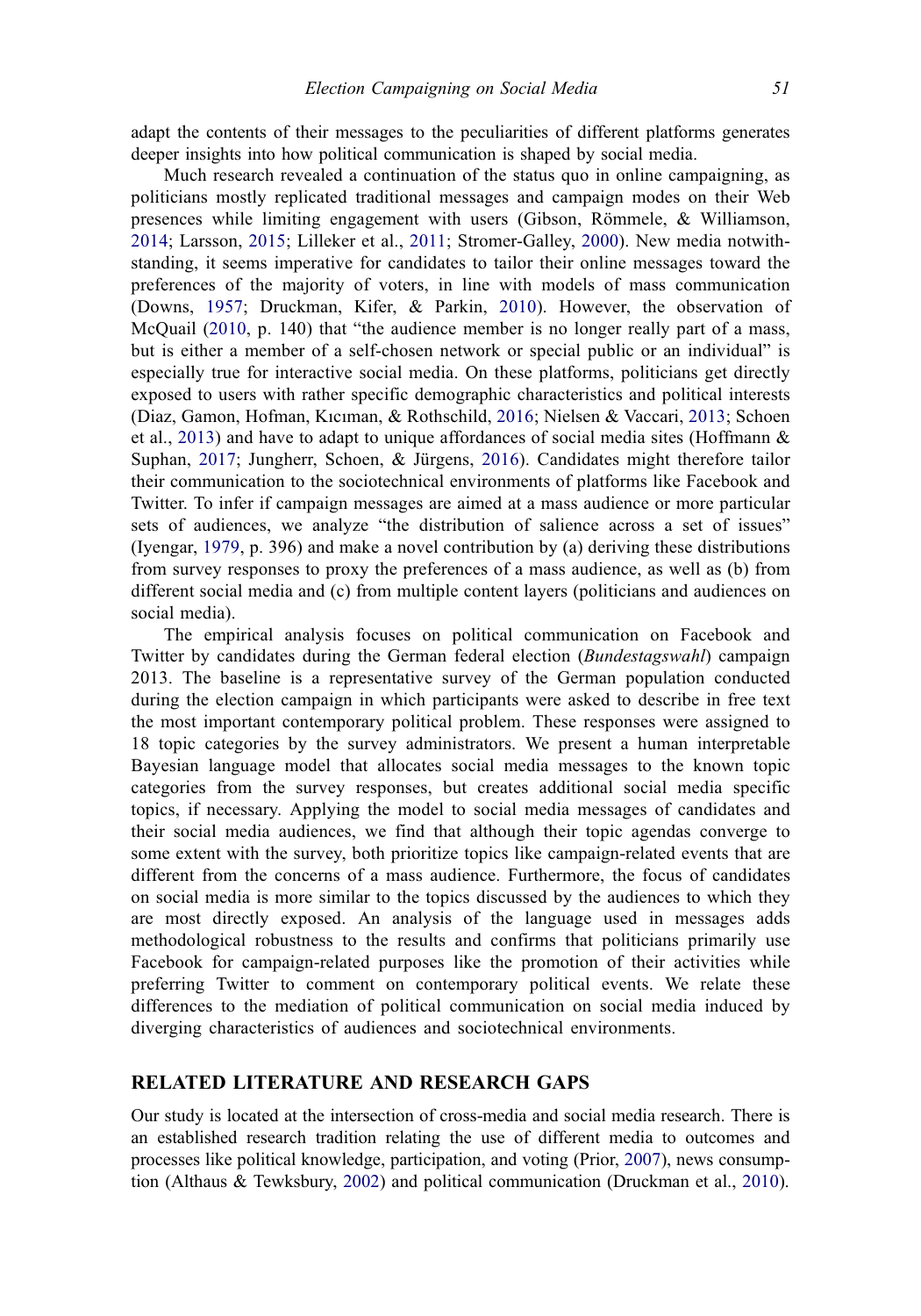In terms of election campaigning on the Internet, Druckman and colleagues [\(2010](#page-20-0)) presented several relevant findings for our study. The campaign officials the authors surveyed revealed that even though they were aware that supporters are the most frequent visitors of candidate websites, these formats were still designed for a mass audience. In a comparison of websites and TV ads, the authors showed that candidates are equally likely to use both media for negative campaigning, implying that the medium and different user groups do not matter much in campaign strategy. Other studies mirrored the rather conservative use of the Web by politicians (e.g., Gibson et al., [2014;](#page-20-0) Larsson, [2015;](#page-21-0) Lilleker et al., [2011](#page-21-0); Stromer-Galley, [2000\)](#page-22-0).

In terms of audience behavior, Althaus and Tewksbury ([2002\)](#page-20-0) established that whether news is consumed offline or online affects perceptions of issue importance. The selection of news at the individual level is "filtered" by different media, even when the original source is the same. While the newspaper edition of the New York Times heavily guides the readers by providing journalistic cues and a steady diet of "public affairs coverage," users of its online edition were navigating contents in a manner that suits their personal preferences. Others have observed an audience fragmentation and turn toward entertainment formats in high-choice media environments as well (e.g., Nielsen & Vaccari, [2013;](#page-21-0) Prior, [2007](#page-21-0)).

Taken together, these findings posit that although the citizens who actually use the Internet for political purposes have rather specific political interests, politicians have so far used the Web with a mass audience in mind. The skewed perceptions of topic importance by Internet users that Althaus and Tewksbury ([2002\)](#page-20-0) observed should be even more pronounced when using social media, given the social and algorithmic cues that these platforms provide. Accordingly, Jungherr and colleagues ([2016\)](#page-20-0) showed that during the German federal election campaign 2013, topic priorities of Twitter audiences deviated from a survey and mass media coverage. Strategic campaigns should adapt to these environments and narrowcast their messages to the particular audiences they encounter (Kreiss, [2016\)](#page-21-0).

Election campaigning on social media has been studied extensively, as researchers examined how election campaigns unfold, how candidates are embedded in communication networks, and how they interact among themselves and with the public (cf. Boulianne, [2016;](#page-20-0) Jungherr, [2016b](#page-20-0)). Still, in terms of cross-media research, this literature is limited in several regards: first, most studies focused on one isolated platform, overwhelmingly Twitter and—less often—Facebook. Second, only a fraction of this work concentrated on the actual contents of communication going beyond meta data (i.e., digital traces left by communication artifacts like @-messages, retweets, likes, or hashtags). While several studies coded contents of social media posts by U.S. politicians (Bronstein, [2013;](#page-20-0) Gainous & Wagner, [2014;](#page-20-0) Golbeck, Grimes, & Rogers, [2010\)](#page-20-0), these efforts mostly consisted of smaller samples and/or did not specifically categorize the topics politicians talk about. Third, most research is confined to the boundaries of election campaigning on a given social media platform. The few cross-platform analyses either restricted themselves to main accounts of party organizations (Larsson, [2015](#page-21-0); Rossi & Orefice, [2016\)](#page-21-0) or metrics of attention like the number of views or followers on multiple platforms (Nielsen & Vaccari, [2013\)](#page-21-0). In recent advances, Karlsen and Enjolras [\(2016](#page-20-0)) linked a candidate survey with Twitter data to uncover candidates' strategies and determinants of Twitter success. Bode and colleagues [\(2016](#page-20-0)) compared television advertisements with Twitter data and identified deviations indicating that the two media represent distinct modes of campaigning. Building on that, a comparison between multiple social media platforms might reveal even more fine-grained affordances of different media. Such platform-specific mediation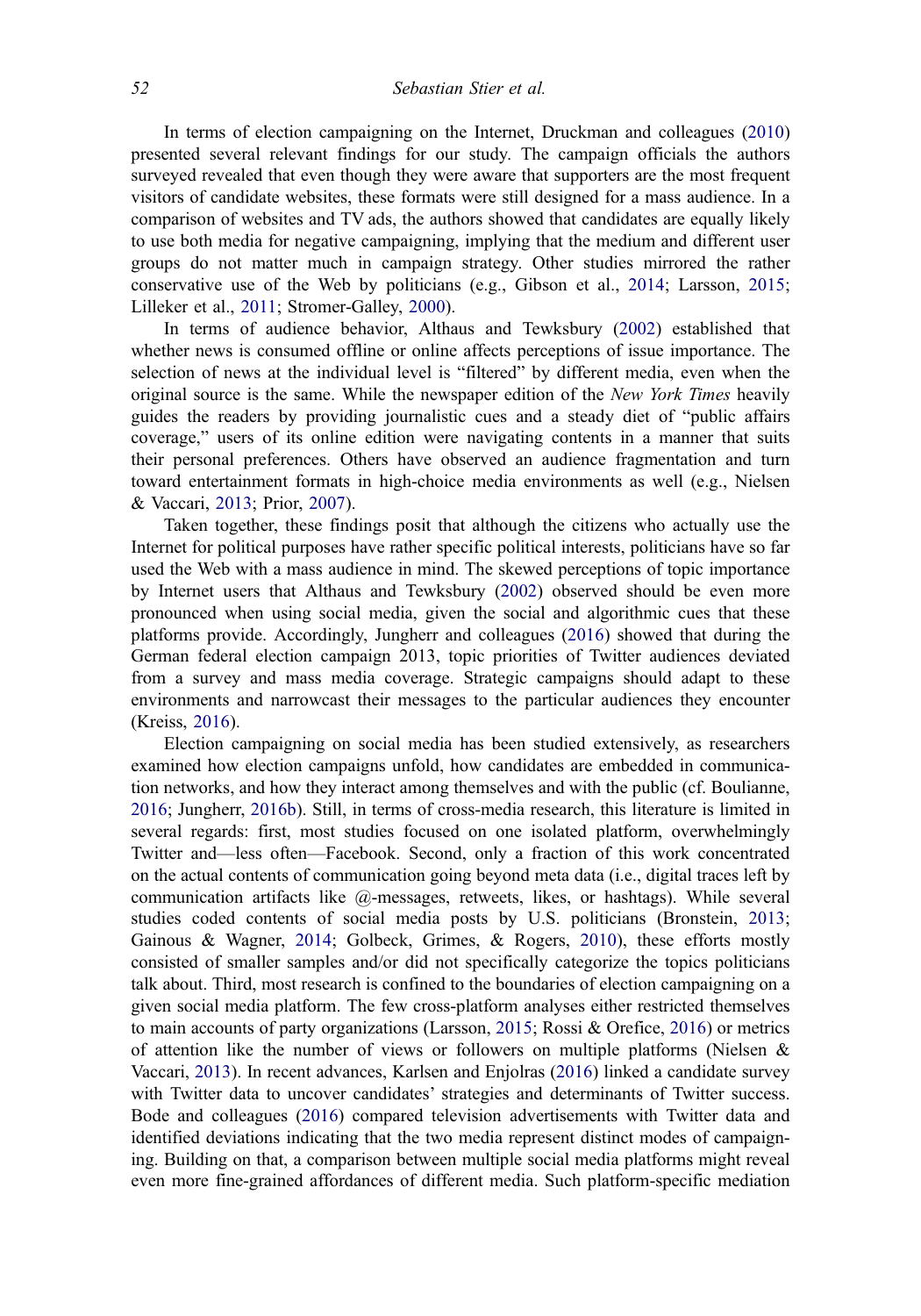effects urgently need to be taken into account in models of political communication (Jungherr et al., [2016\)](#page-20-0).

We add to this research by integrating features from multiple spheres of political communication in one research design. Recent advances in quantitative text analysis (Grimmer & Stewart, [2013\)](#page-20-0) enable us to perform text analysis at a larger scale. We regard responses to an open-ended question in a representative survey as reflections of the topic priorities of a mass audience and take these as an empirical base for the analysis of social media messages by candidates and their audiences.

# STRATEGIC ELECTION CAMPAIGNING ON SOCIAL MEDIA

Politicians seeking election need to be responsive to the political preferences of their constituencies (Downs, [1957](#page-20-0)). However, it is an open question if politicians tailor their online messages to the topic priorities of a mass audience or particular social media audiences. In contrast to Druckman and colleagues [\(2010](#page-20-0)), who revealed rather traditional strategies on campaign websites, we argue that social media poses a yet again different communication constellation: politicians are embedded in an interactive context that skews their messages to the topic preferences of their immediate communication network (see also Bode et al., [2016](#page-20-0)). This might be due to strategic reasoning in order to increase the success of messages or an unwitting outcome of the uses and gratifications of politicians themselves.

Our empirical study relies on survey and social media generated during the German federal election campaign 2013. Given the German electoral system where party identification is still rather strong (Arzheimer, [2006\)](#page-20-0), district-level topics are of minor importance in election campaigns and public agendas mostly converge to the topics salient at the national level. Therefore, topic salience expressed in politicians' social media messages can reasonably be compared to topic salience in public opinion polls. To the best of our knowledge, no such research has been undertaken so far, which naturally makes our study an exploratory one. Yet we derive useful propositions from previous research to develop several theoretical expectations.

#### Social Media as Part of Multifunctional Online Campaigns

When theorizing on the topics of politicians' campaign messages, at least three arguments indicate that social media indeed pose campaign environments distinct from mass communication arenas. First, we have to consider that social media are not only used to address political topics important to a mass audience, but perform several other functions in election campaigns. Kobayashi and Ichifuji [\(2015\)](#page-21-0), for instance, identified three functions: promoting issue positions, demonstrating beneficial personality traits, and improving name recognition. Jungherr [\(2016a](#page-20-0)) proposed a fourfold typology distinguishing among organizational uses, active campaigning in information spaces, resource collection and allocation, as well as symbolic purposes. A considerable share of online campaigning should therefore be devoted to the mobilization of supporters, organization of campaigns (Lilleker et al., [2011](#page-21-0); Nielsen & Vaccari, [2013](#page-21-0)), and representational/symbolic purposes. Contrary to the "electronic brochures" of websites (Hoffmann & Suphan, [2017;](#page-20-0) Stromer-Galley, [2000](#page-22-0)), a campaign has to internalize a whole set of platform-specific affordances on social media in order to demonstrate that it represents the "state of the art."

Second, the demographic composition as well as the political preferences and interests of social media audiences are much different from a representative sample of citizens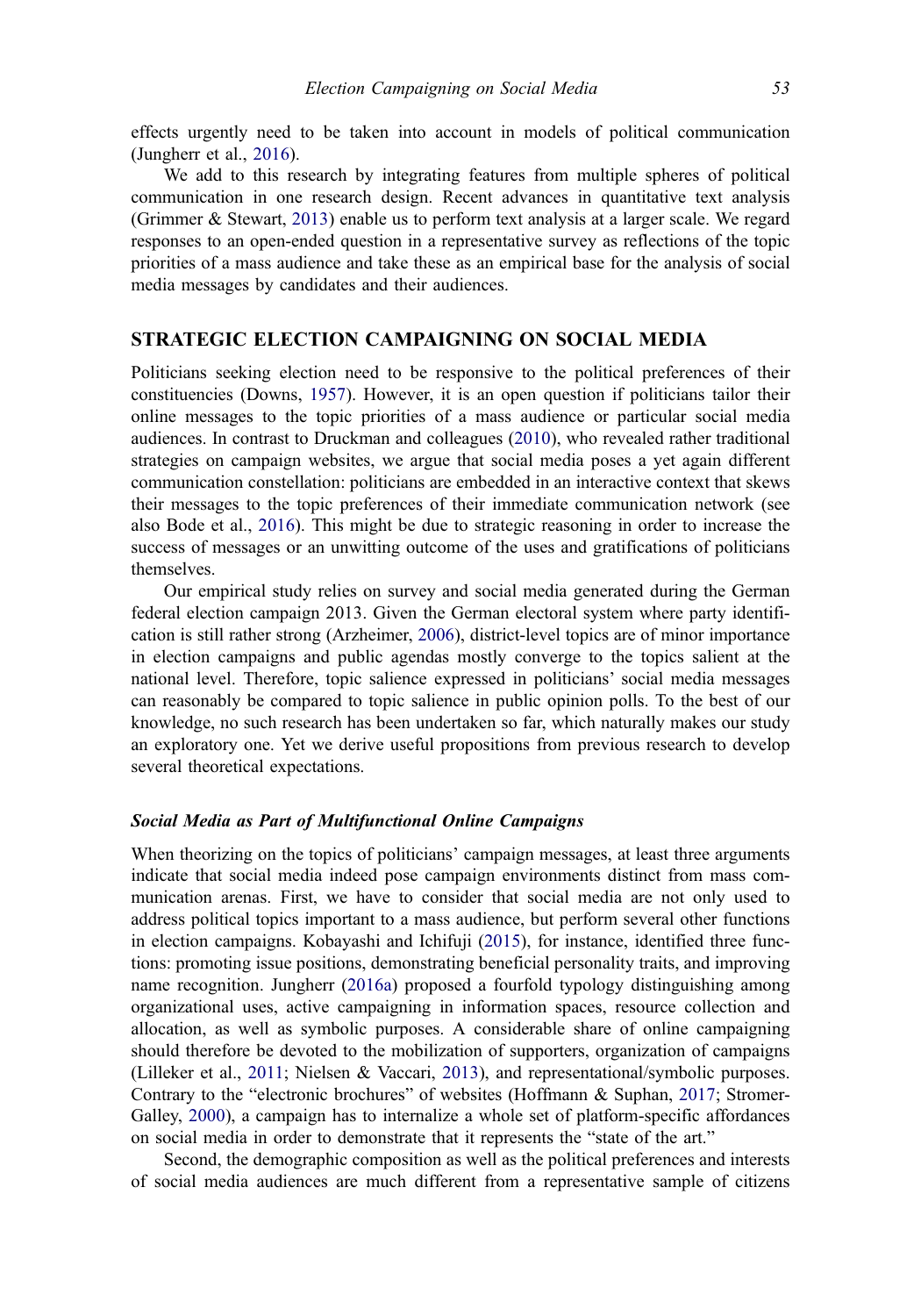(Diaz et al., [2016](#page-20-0); Schoen et al., [2013](#page-22-0)). In the context of the German election 2013, political audiences on Twitter rarely talked about core political issues like the euro crisis or energy policy, but predominantly addressed NSA surveillance and campaign-related events like the televised debate between the leading national candidates (Jungherr et al., [2016\)](#page-20-0). Strategic, "micro-targeted" (Kreiss, [2016\)](#page-21-0) campaigns should tailor their messages to specific audiences and successful marketing strategies on social media. While the German political system and privacy regulations certainly pose barriers to data-driven micro-targeting (Stier, [2015](#page-22-0)), mediation effects of social media platforms should still be felt in online campaigning. In consequence, candidates might be inclined to address topics like Internet policy, which are more important to social media audiences than to the mass audience, and unfolding campaign events.

Third, candidates themselves have different uses and gratifications of online media (Hoffmann & Suphan, [2017](#page-20-0); Marcinkowski & Metag, [2014\)](#page-21-0). One of the central features of the Internet is its coalescence of private and public functions (McQuail, [2010](#page-21-0), p. 41), and many German politicians indeed operate their Twitter accounts personally (Spiegel Online, [2015\)](#page-22-0). Studying individual-level predictors of online campaigning, Marcinkowski and Metag [\(2014](#page-21-0)) revealed that German state-level candidates with a more positive attitude toward the Internet use its applications more intensively. Hoffmann and Suphan [\(2017](#page-20-0)) reported that although the motives self-promotion and information dissemination are dominant among Swiss politicians, which is consistent with traditional modes of campaigning, they also use social media for more personal uses like information seeking and entertainment. The authors conclude that "specific motives—possibly based on varying levels of understanding of and experience with new media—can lead to more or less avid and strategic ICT adoption" (Hoffmann & Suphan, [2017,](#page-20-0) p. 251).

Given the multiple functions of campaigns as well as an engagement with specific audiences by a considerable share of candidates, it can be assumed that the topics salient in politicians' social media messages do not necessarily reflect the topic priorities of a mass audience.

H1: Topic saliences in messages by candidates and audiences on social media are more similar to each other than to topic salience among a mass audience.

#### The Use of Facebook and Twitter by Election Candidates

Due to the different architectures of social media platforms, topic saliences could also differ between the two networks we look at, Facebook and Twitter. Previous studies have shown that different media logics influence the strategic considerations underlying election campaigns (Bode et al., [2016](#page-20-0); Kreiss, [2016\)](#page-21-0). On Twitter, most user accounts are publicly visible and accessible even for non-registered audiences. Its usage is centered around topics and the retweet feature facilitates the diffusion of political information beyond the direct follower network via two-step flow processes (Wu, Hofman, Mason, & Watts, [2011](#page-22-0)). In contrast, most accounts on Facebook are private and its usage is based on one-way or reciprocal friendship ties. Information travels less fluidly through this medium, also due to the extensive algorithmic filtering of contents. Thus, the audience for Facebook posts mostly consists of people already "liking" a candidate page (see for similar audiencecentered arguments: Nielsen & Vaccari, [2013](#page-21-0); Norris, [2003](#page-21-0)).

Among the most active Twitter users are prime targets of campaigns like political elites and influentials. Journalists, for instance, regard Twitter of higher value for news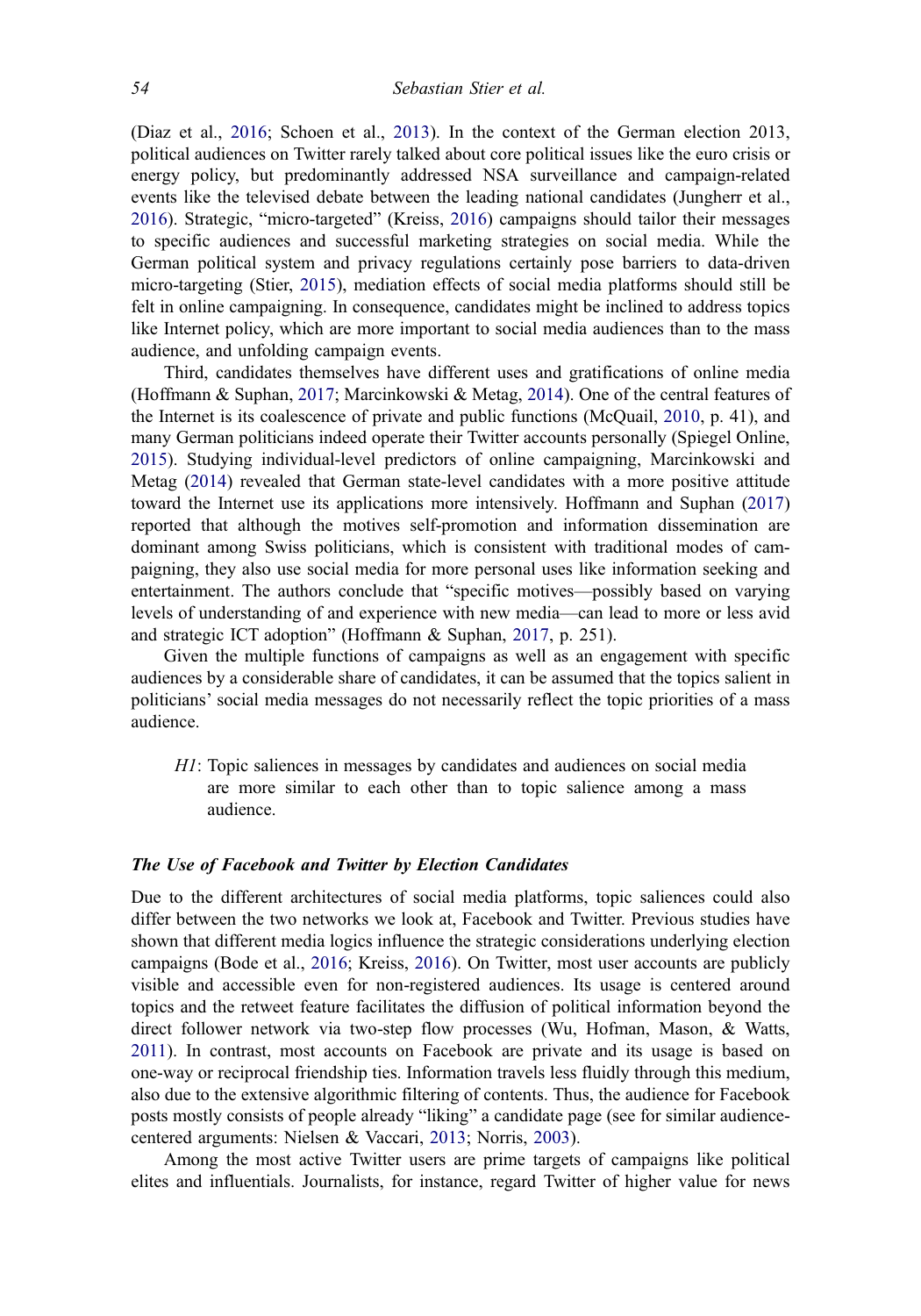reporting while using Facebook primarily for private purposes (Parmelee, [2014\)](#page-21-0). Campaign officials interviewed by Kreiss [\(2016](#page-21-0)) emphasized that journalists use Twitter as an "index of public opinion," which implies that targeted campaign messages on Twitter have the potential to create spillover effects to other media. Similarly, Twitter is used more intensively by Swedish political parties than Facebook due to the greater potential to reach opinion leaders via the former medium (Larsson, [2015\)](#page-21-0). Disaggregating campaigning by political arena, Larsson and Skogerbø [\(2016](#page-21-0)) provided evidence from Norway that local politicians valued Facebook higher for political communication, whereas politicians at the national level preferred Twitter. The former medium seems to be particularly suited for local politics, which election campaigning is to a large extent about, while the latter is being used to connect to national audiences.

Considering these findings, we expect that candidates use Twitter to contribute to contemporary national debates about policies or high-attention campaign events like TV debates. In contrast, politicians "preach to the converted" on Facebook (using the words of Norris, [2003](#page-21-0)), mostly party supporters and local constituents. Since these users already show a considerable interest in a candidate and her political stances, the strategic value of this friendly audience lies in mobilization (i.e., persuading followers to take part in the election campaign as volunteers or turn out to vote) rather than in convincing them of policy propositions.

- H2: Topic salience among a mass audience is more similar to topic salience by candidates on Twitter than to topic salience by candidates on Facebook.
- H3a: Candidates prefer Twitter to discuss policies and unfolding campaign events like TV debates.
- H3b: Candidates prefer Facebook for campaigning and mobilization purposes.

# METHODOLOGY

#### Language Model

We begin with some considerations regarding the joint modeling of survey responses and social media messages. Classification is a supervised task of identifying to which group, here topics, a document (a survey response, Facebook message, or tweet) belongs on the basis of labeled training data. Clustering is an unsupervised task of grouping observations that are more likely to follow the same word distributions as those in other groups (Bishop, [2006\)](#page-20-0). Our model occupies a middle ground between classification and clustering. We use labeled survey responses as training data, but then cluster those social media messages that use words or word combinations distinct from survey responses into new topics that capture the specifics of online communication.

To this end, we introduce a Bayesian semi-supervised nonparametric single-membership language model. The model allows for the grouping of short messages into known survey classes and, if necessary, additional social media-specific topics. The underlying assumptions of the model are that documents are generated in a probabilistic process of (a) drawing a topic for a document and then (b) drawing the words of that document from the selected topic. Such a content analysis identifies differences in language as practiced culture and is therefore particularly suited to distinguish the different communication styles of survey and social media contexts (McFarland et al., [2013\)](#page-21-0).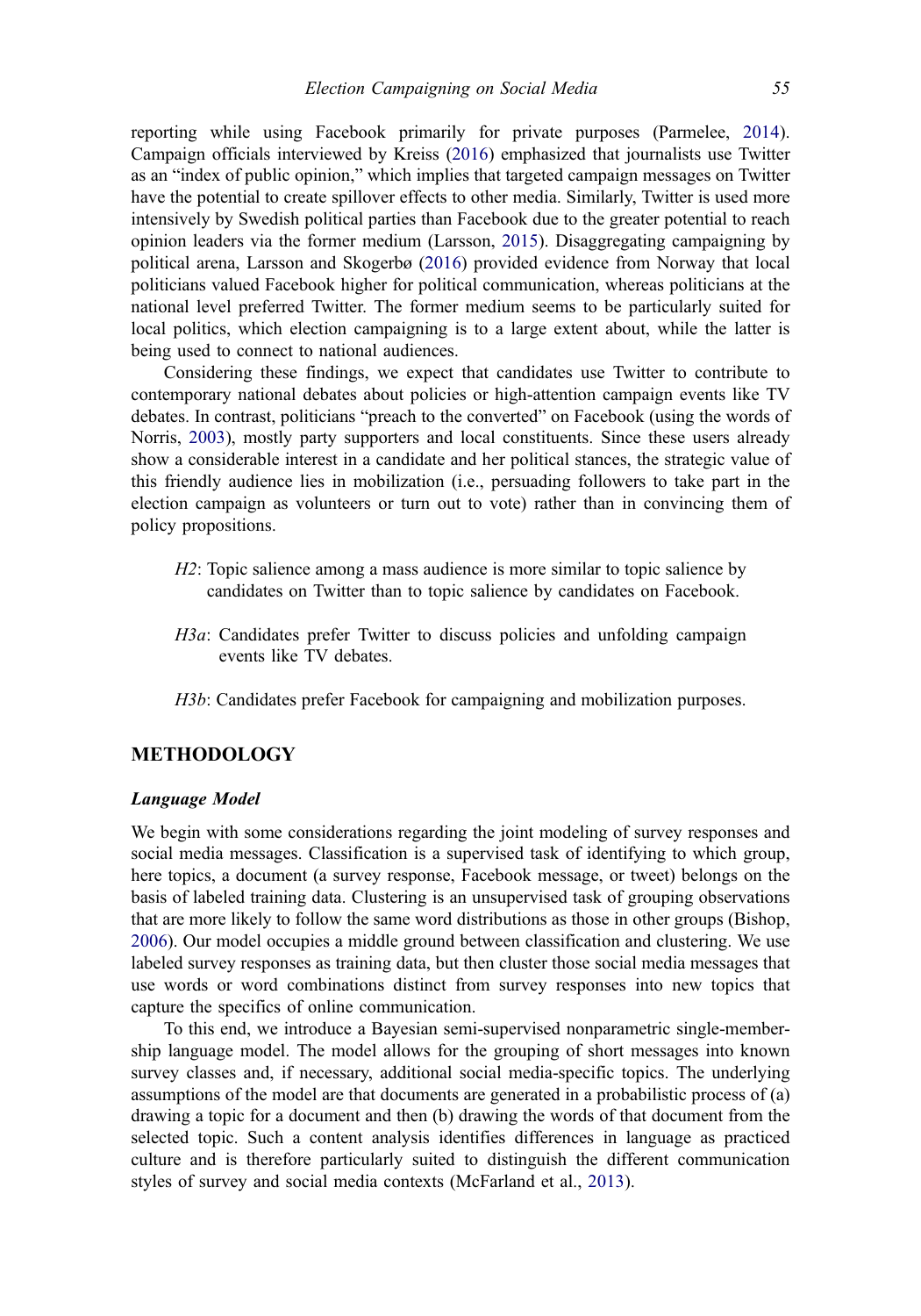The model is semi-supervised, allowing for the incorporation of survey responses coded with a topic label. The labeled documents are responses to an open-ended survey question on the most important contemporary political problem in Germany (MIP). Moreover, the model is nonparametric (i.e., we do not set the total number of topics in advance; Teh & Jordan, [2010\)](#page-22-0). Instead, we use a Dirichlet process prior on the number of topics. While the allocation of survey responses to topics is known, the allocation of social media messages to topics is unobserved and has to be inferred. The nonparametric prior allows for new topics specific to Facebook and Twitter communication to be established when messages cannot plausibly be explained by the topics used in the survey. Finally, we follow the single-membership assumption that each document is generated from a single topic. This assumption handles short documents such as social media messages or survey responses well (Yin & Wang, [2014\)](#page-22-0). In fact, the short length of documents effectively prohibits a mixed-membership approach, such as the one put forward by Roberts and colleagues [\(2014](#page-21-0)). A formal description of this model, specifically tailored to our needs, is given in [Appendix A.](#page-22-0)

The inference step of the model described in [Appendix B](#page-23-0) reverses assumptions for document generation to an automated reading of otherwise latent semantic topics from the social media data sets. For this, we ran the Gibbs sampling procedure for 100 iterations. For the evaluation of model outputs, the most important criterion was the substantive fit as determined by human judgment (i.e., the quality of topics in the context of our research question; Grimmer & Stewart, [2013,](#page-20-0) p. 286). As parameters, we chose  $\alpha = 1.0$  and  $\beta =$ 1:5, which produce well-interpretable topics that cluster messages unique to social media while allocating topically related social media messages to the known survey topics. The final output provides an aggregated and unified macroscopic view on signals in political communication that would be impossible to gather with conventional methods.

#### German Longitudinal Election Study Survey Data

The MIP we use was administered in the Rolling Cross-Section of the German Longitudinal Election Study (GLES; Rattinger, Roßteutscher, Schmitt-Beck, Weßels, & Wolf, [2014](#page-21-0)) accompanying the federal election  $2013<sup>1</sup>$  $2013<sup>1</sup>$  $2013<sup>1</sup>$ . The use of such an MIP has been criticized in terms of conceptualization and measurement in previous research. Some respondents relate their answer to their individual situation, some to the political situation at the societal level, and some consider the question based on their voting considerations (Wlezien, [2005](#page-22-0)). People therefore have different understandings of topic importance, of the extent to which a topic should be considered as a problem, and also of the perspective that should be taken when making these judgments. These methodological considerations notwithstanding, our application of the MIP is less problematic than its predominant application in survey research, in which open-ended responses are reduced to one quantitative scale of issue salience. In contrast, we take the entire textual contents of each response into account and therefore capture all the semantic facets related to the importance of topics and citizens' perception of them as being *problematic* (arguing similarly: Mellon, [2014](#page-21-0)). Therefore, the MIP question serves our methodology well as a "catch-all category" soaking up the nuances in the vocabulary used by the respondents, which will in turn also be reflected in the inference stage when the model is applied to social media messages.

The GLES survey was in the field from July 8, 2013, until November 3, 2013, surveying 7,882 unique participants twice, in a preelection and a postelection wave. We pooled all responses on the first and second MIP during this time period, which gives us a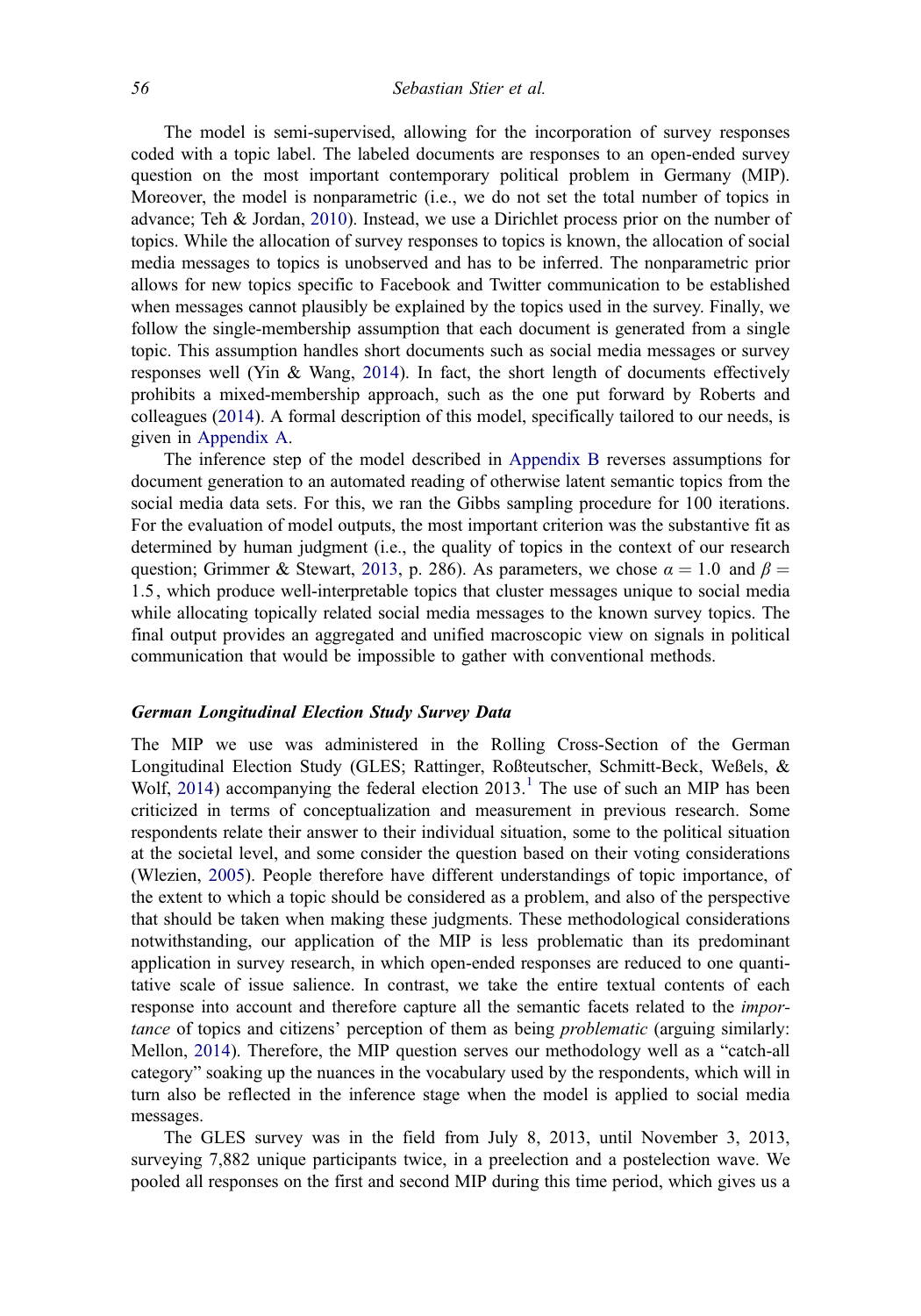total of  $23,604$  $23,604$  observations.<sup>2</sup> Pooling implicates that observations are not independent of one another, since most participants responded multiple times in the survey. $3$  Thus, the sample loses its initial representativeness when we aggregate responses to GLES topic categories for our empirical analysis. Yet the practical benefits of pooling to construct a sufficiently large training data set outweigh its theoretical disadvantages, since we primarily use the survey responses for the extraction of textual information.

The open-ended responses were coded by GLES experts according to a hierarchical categorization of topics (GLES, [2013\)](#page-20-0) which consists of the three traditional higher-level dimensions used in political science (politics, polity, and policy). A total of 188 responses (0.8%) were concerned with political processes (politics) while 1,063 observations (4.5%) were concerned with political structures (polity). The overwhelming share of survey responses thus located the most important problem in a policy area. The classes for these responses required additional manual filtering and reassembling in order to arrive at discriminative and more equally sized training classes. As a result, we obtained 18 topics for training (see [Appendix C\)](#page-24-0).

#### Social Media Data

We use a data set covering political communication on Facebook and Twitter during the election campaign for the German Bundestag 2013 gathered via the Facebook Graph API and the Twitter Streaming API (Kaczmirek et al., 2014). From this data set, we extracted all social media messages posted by candidates, their incoming  $\omega$ -mentions on Twitter, and the comments to their posts on Facebook during the research period analogous to the survey.<sup>[4](#page-19-0)</sup> We only selected posts by parties with a realistic chance of passing the electoral threshold of 5% required for representation in the Bundestag, namely CDU, CSU, FDP, Grüne, Linkspartei, and SPD. The AfD almost made it into the Bundestag in 2013; however, its rise to prominence in public opinion polls came late and thus the party was not incorporated in the data collection.

The data set contains 49,573 Facebook posts and 134,462 tweets by candidates. As audience data, we preselected all 180,214 comments on candidates' Facebook posts and all 282,118 tweets that @-mentioned at least one candidate. These numbers at first seem to reflect a low interest by the public. However, it should be kept in mind that election-related topics are also discussed without commenting on candidates' Facebook posts or mentioning them in tweets. We chose these two particular metrics since they are the most direct exposure of a candidate to messages by her audience (account holders per default get a notification via the platform interface and via e-mail that they received a mention/ comment).

#### **Preprocessing**

We preprocessed our five corpora (survey, politicians Facebook, politicians Twitter, audience Facebook, audience Twitter) before we applied our model, which is a necessary reduction of linguistic complexity for text analysis (Grimmer & Stewart, [2013](#page-20-0)). The preprocessing of documents involved removing punctuation, standard German stop words, URLs, and Twitter user handles. In addition, we removed the names of all political parties and candidates to prevent inferring topics that are party-specific or centered around social relations. Customized stop words, compiled inductively while refining the model, were also removed. This customized stop word list contains ambivalent words with high probabilities in many distinct topics (e.g., "Politik") as well as very frequent and very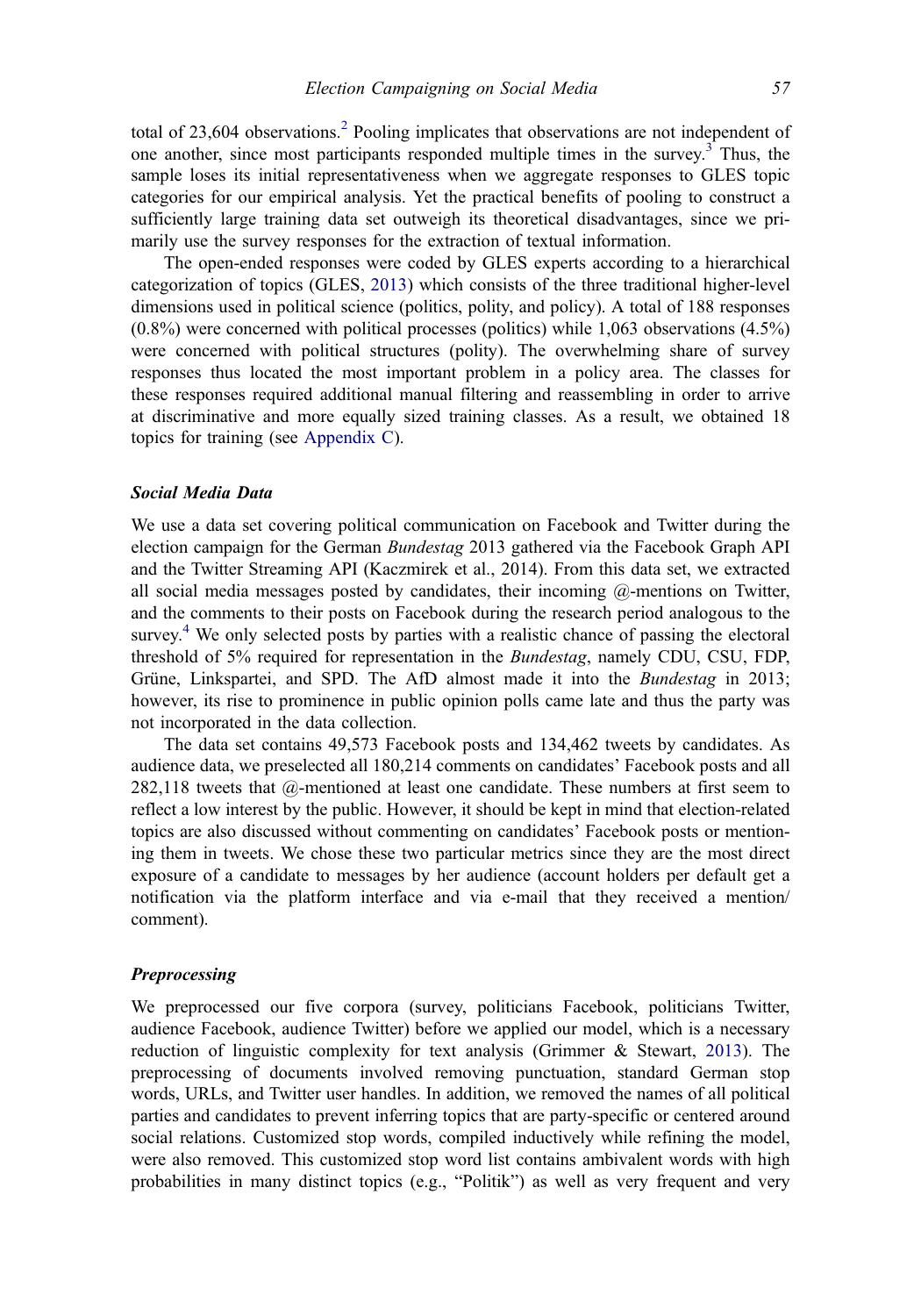infrequent words. Finally, only those social media messages that contain at least three words were kept in order to incorporate sufficient information for the clustering procedure of the model. Survey responses were allowed to consist of only one word since the topic was already known for these documents.

In addition to text cleaning, we made sure that the four social media corpora are comparable in size and number of words used so that they have a comparable influence on topic construction. To achieve this, we operationalized the Facebook and Twitter audience corpora as random samples of equal size to politicians' messages, stratified by political party. For instance, the 5,902 tweets by FDP candidates were mirrored by the same number of audience tweets mentioning an FDP candidate and their 1,777 Facebook posts were matched by as many randomly sampled accompanying Facebook comments.<sup>[5](#page-19-0)</sup> In total, 22,186 survey responses, 17,546 Facebook posts by politicians, 17,546 Facebook comments, as well as 54,093 tweets by politicians and 54,093 @-mentions were used as inputs for the model.

#### RESULTS AND DISCUSSION

#### Analysis at the Document Level

We start our analysis with a description of social media activity by politicians and audiences over time using the raw counts of messages from the unpreprocessed data set. This gives us first indications about specific focus points and the topics predominantly addressed on social media. The vertical lines in Figure 1 represent the TV debate between the party leaders Angela Merkel and Peer Steinbrück (September 1, 2013) and Election day (September 22, 2013). Especially the televised debate drew attention (see also Jungherr et al., [2016](#page-20-0); Lietz, Wagner, Bleier, & Strohmaier, [2014](#page-21-0)), since social media users are particularly active during these high-attention periods (Diaz et al., [2016;](#page-20-0) Kreiss, [2016\)](#page-21-0). Interestingly, the Facebook politicians time series barely reacts to the TV debate



Figure 1. Social media messages over time.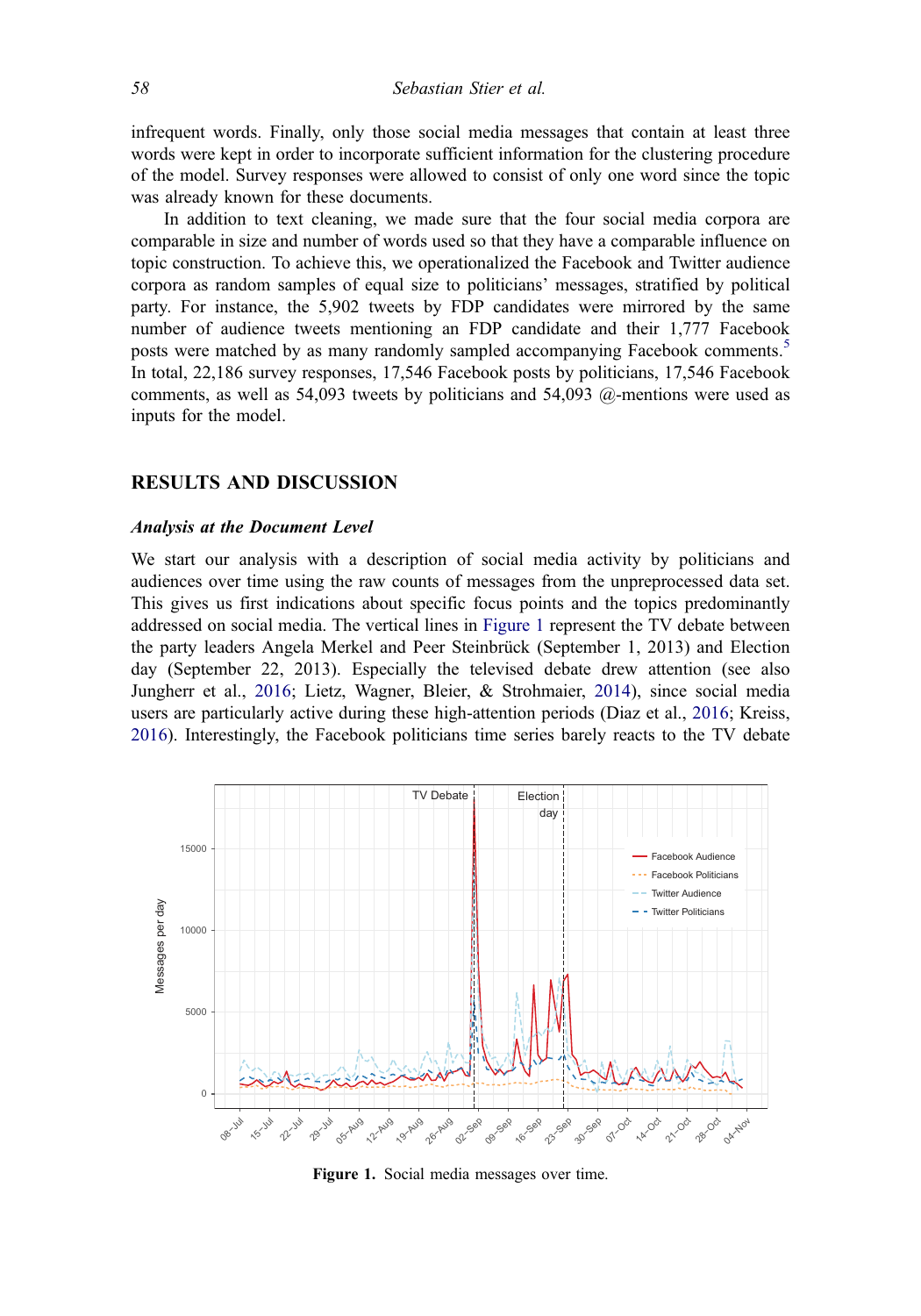and not nearly in the order of magnitude like the other three time series. This indicates that politicians prefer Twitter over Facebook to comment on unfolding events (supporting H3a). We will follow up on these hints with an extensive analysis of the topics discussed by politicians and their audiences on social media.

The text analysis model just described generates 51 topics; the 18 known topics from the survey and 33 additional ones based on the social media corpora. We removed 23 new topics with fewer documents than the smallest known topic from the survey (<468 documents, aggregated across all social media corpora) in order to improve interpretability. Those 23 residual topics in total only covered 1,387 of 143,278 social media documents. The first 18 topics were labeled using the known topic labels from GLES (cf. [Table A1\)](#page-25-0). The 10 remaining social media topics were labeled by inspecting the documents for each topic qualitatively. The few ambiguous cases were discussed among the authors and decided upon consensually.

[Table 1](#page-11-0) lists the 10 most probable words per topic in German and English. The topics are very well interpretable. Overall, the model successfully assigned the social media documents to the known classes when appropriate. With the exception of NSA Surveillance (which is assigned to Law & Order in the survey), no new topic mirroring an existing one was created. An inspection of the documents shows that the new topic focuses on Edward Snowden and Russia, while the topic from the survey concentrates on the implications of NSA spying for citizens. One new topic, Polity II, revolves around the role of citizens in, and criticism of, Germany's political structure. The topic is distinct from Polity I in the survey, which is more about the role of politicians in the polity. Besides these two topics, all other new topics are related to political processes. Campaign events leave particularly strong marks in the topic *Political Debates*, which is the largest new topic and also the most ambiguous one, as it contains a great variety of exchanges between politicians and audiences. Especially the televised debate is prominently featured, which concurs with Kreiss ([2016\)](#page-21-0), who showed that Twitter is used by campaigns for the engagement with audiences and journalists during high-attention events.

[Table 2](#page-13-0) shows topic saliences in the five corpora (by percentage). The first clear finding is that core policy areas like *Labor Market* and *General Social Policy* have a much higher salience in the survey than on social media. This resembles the results of Althaus and Tewksbury [\(2002](#page-20-0)), who showed that readers of the paper version of the New York Times were more likely to expose themselves to "public affairs coverage" than the users of its online version. Among policies, Infrastructure, Family Policy, and Foreign Policy (Defense) are all discussed frequently by politicians and audiences on social media. Aspects regarding NSA surveillance in the topic Law & Order are clearly overrepresented in messages by the audience and politicians on Twitter (see also Jungherr et al., [2016\)](#page-20-0). The latter finding demonstrates that the text analysis model performs well in allocating social media messages to known topics from the survey. Besides the discussed policy areas, politicians and audiences alike mostly address different topics from the ones salient in the survey, which lends support to H1.

It also becomes apparent that politicians use Facebook and Twitter in different ways. Their summed share of messages related to both Campaigning topics is 42.3% on Facebook compared to 26.1% on Twitter. In contrast, Political Debates take up a higher share of politicians' tweets, and the latter medium is also used more extensively to discuss various policies like *Infrastructure* and *Law & Order*. This indicates that politicians tailor their messages to different media logics and audiences. In line with our medium-specific hypotheses, candidates use Twitter for the commentary of policies and unfolding public events (H3a), while trying to mobilize Facebook users to attend campaign events (H3b).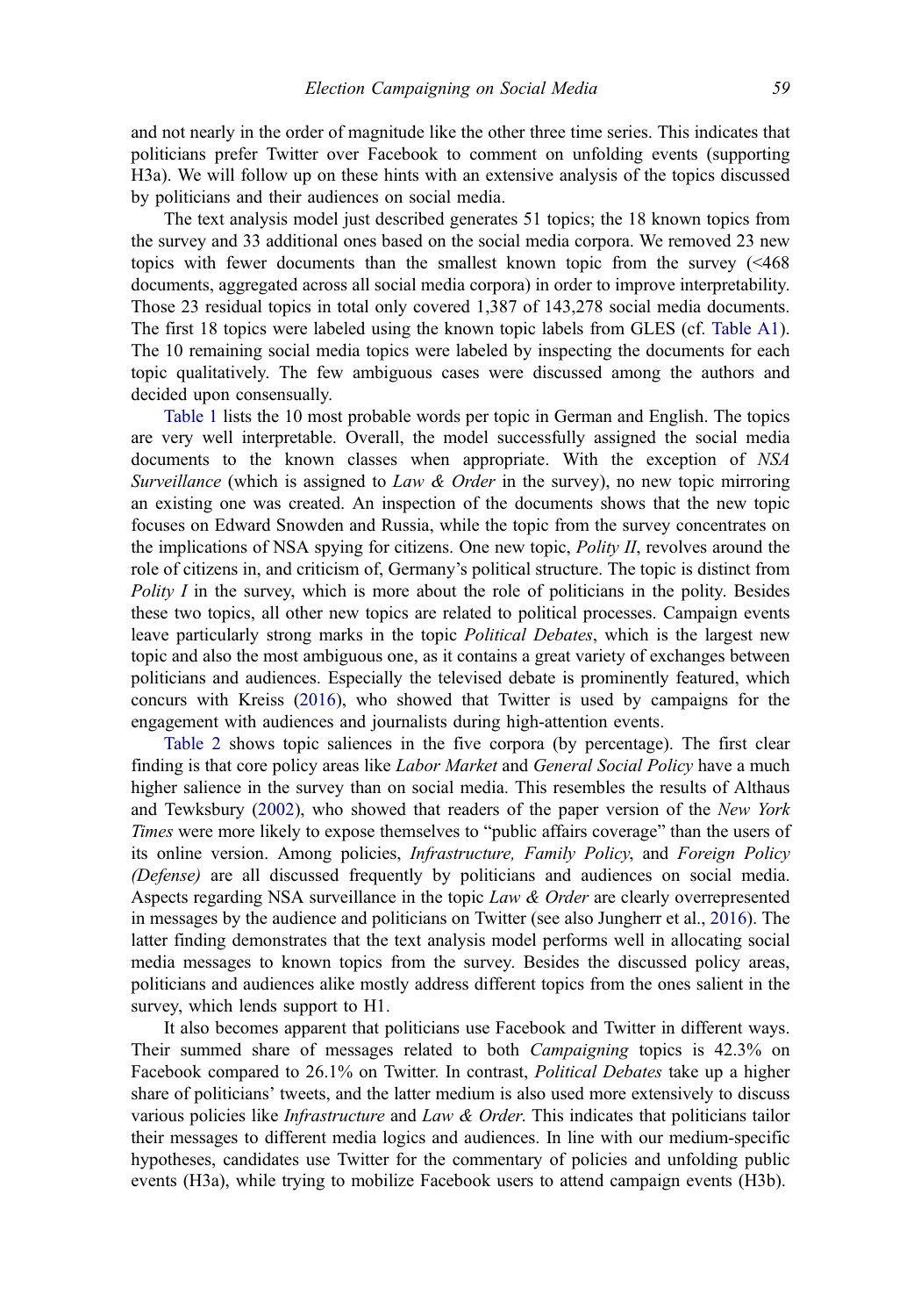<span id="page-11-0"></span>Known Topics From the Survey

- Budget & Debt: schulden, schuldenabbau, staatsverschuldung, verschuldung, haushalt, finanzen, ueberschuldung, staatsschulden, abbau, neuverschuldung (debt, debt reduction, national debt, debt, budget, finances, debt overload, national debt, reduction, new debt)
- Currency & Euro: Euro, Eurokrise, schulden, Europa, Griechenland, krise, geld, milliarden, banken, schuldenkrise (Euro, Euro crisis, debt, Europe, Greece, crisis, money, billions, banks, debt crisis)
- Economy: wirtschaft, finanzkrise, wirtschaftliche, wirtschaftspolitik, wirtschaftskrise, stabilitaet, wirtschaftlichen, banken, versteht, wachstum (economy, financial crisis, economic, economic policy, economic crisis, stability, economic, banks, understand, growth)
- Education: bildung, bildungspolitik, mitte, schulen, jaehrige, schule, geld, lehrer, kinder, schueler (education, education policy, middle, schools, old, school, money, teacher, children, pupils)
- Environment: umwelt, umweltschutz, umweltpolitik, wohlstand, klimawandel, klima, klimaschutz, aufbruch, oekologie, energiewende (environment, environmental protection, environmental policy, prosperity, climate change, climate, climate protection, start, ecology, energy transformation)
- Family Policy: kinder, kita, frauen, betreuungsgeld, familie, familienpolitik, eltern, familien, gleichstellung, kind (children, kita, women, child care subsidy, family, family policy, parents, families, equalization, child)
- Foreign Policy (Defense): syrien, fluechtlinge, krieg, lampedusa, frieden, russland, aussenpolitik, muessen, Europa, waffen (Syria, refugees, war, Lampedusa, peace, Russia, foreign policy, must, Europe, weapons)
- Foreign Policy (Europe): europa, europapolitik, europaeische, europaeischen, zusammenhalt, integration, europas, stabilitaet, laender, euro (Europe, European policy, European, solidarity, integration, Europe's, stability, countries, Euro)
- General Fiscal Policy: finanzen, finanzpolitik, finanzielle, finanzlage, sicherheit, geld, finanzmarkt, finanzierung, situation, ordnung (finances, fiscal policy, financial, financial situation, security, money, capital market, funding, situation, order)
- General Social Policy: soziale, gerechtigkeit, altersarmut, reich, armut, schere, ungerechtigkeit, sozialen, wandel, sozialpolitik (social, justice, poverty of the elderly, rich, poverty, gap, injustice, social, change, social policy)
- Health Care & Pensions: renten, rente, pflege, buergerversicherung, gesundheitspolitik, tvduell, rentenpolitik, gesundheit, gesundheitswesen, medizin (pensions, pension, caregiving, citizen insurance, health policy, TVDuell, pension policy, health, health sector, medicine)
- Infrastructure: energiewende, energie, erneuerbare, strom, energien, kohle, energiepolitik, volksentscheid, umlage, klimaschutz (energy transformation, energy, renewable, electricity, energies, coal, energy policy, referendum, contribution, climate protection)

(Continued)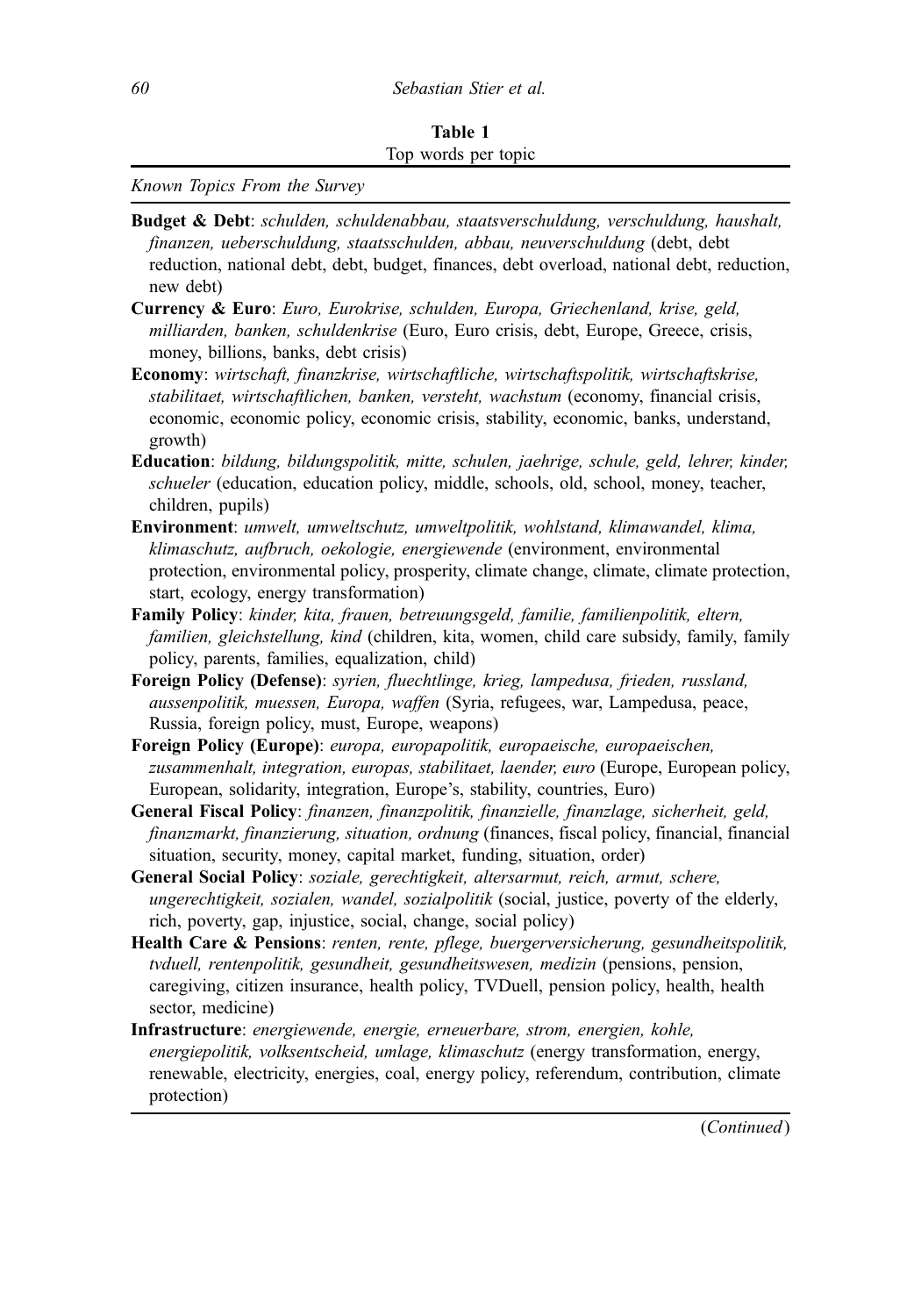Known Topics From the Survey

- Labor Market: mindestlohn, arbeitslosigkeit, arbeit, euro, muessen, steuern, geld, leben, maut, tvduell (minimum wage, unemployment, work, Euro, must, taxes, money, live, toll, TVDuell)
- Law & Order: nsa, prism, snowden, ueberwachung, datenschutz, affaere, bnd, freiheit, daten, buerger (NSA, PRISM, Snowden, surveillance, data protection, affair, BND, freedom, data, citizens)
- Migration & Integration: integration, auslaender, auslaenderpolitik, zuwanderung, migranten, einwanderung, asylbewerber, asylanten, migration, einwanderungspolitik (integration, foreigners, policy towards foreigners, immigration, migrants, asylum seeker, migration, immigration policy)
- Politics: euro, muessen, buerger, jahr, unternehmen, arbeit, stadt, land, region, leben (Euro, must, citizens, year, businesses, work, city, country, region, live)
- Polity I: geld, ehrlichkeit, glaubwuerdigkeit, buerger, bevoelkerung, demokratie, uneinigkeit, ausland, volk, vertrauen (money, honesty, credibility, citizens, population, democracy, disagreement, foreign countries, people, trust)
- Taxes: steuern, steuerpolitik, progression, steuererhoehung, steuer, kalte, kalten, abbau, steuergerechtigkeit, steuererhoehungen (taxes, fiscal policy, progression, tax increase, tax, cold, reduction, fiscal justice, tax increases)

New Topics Found on Social Media

- Campaigning (Events): veranstaltung, talk, podiumsdiskussion, wahlkreis, gast, einladung, interview, unterwegs, bundestagswahl, gespraeche (event, conversation, panel discussion, constituency, guest, invitation, interview, on the road, federal election, talks)
- Campaigning (Local): danke, dank, super, guten, stimmung, spass, infostand, wahlkreis, unterwegs, aktion (thanks, thank, super, good, atmosphere, fun, info booth, constituency, on the road, action)
- Coalition Formation: koalition, grosse, mehrheit, waehler, waehlen, grossen, muessen, bundestag, demokratie, opposition (coalition, grand, majority, voter, vote, grand, must, Bundestag, democracy, opposition)
- Demonstrations: nazis, demo, baden, wuerttemberg, angst, innen, wasser, freiheit, platz, protest (Nazis, demo, Baden, Wuerttemberg, fear, inside, water, freedom, square, protest)
- Misconduct: paedophilie, zurueck, treten, debatte, verfassungsschutz, tritt, unfassbar, arbeit, ruecktritt, aufloesen (pedophilia, back, step, debate, Internal Intelligence Service, step, inconceivable, work, resignation, close)
- NSA Surveillance: snowden, edward, moskau, treffen, trifft, brief, nsa, respekt, germany, russland (Snowden, Edward, Moscow, meeting, meet, letter, NSA, respect, Germany, Russia)
- Parliamentary Procedures: bundestag, nsu, sitzung, fraktion, bundestages, fraktionssitzung, landesgruppe, bundestagsfraktion, rheinland, rede (Bundestag, NSU, session, faction, Bundestag, caucus, regional group, Bundestag faction, Rhineland, speech)
- Political Debates: tvduell, waehlen, danke, bayern, dreikampf, zeit, richtig, beide, duell, kanzlerin (TVDuell, vote, thank, Bavaria, three-way fight, time, right, both, duel, chancellor)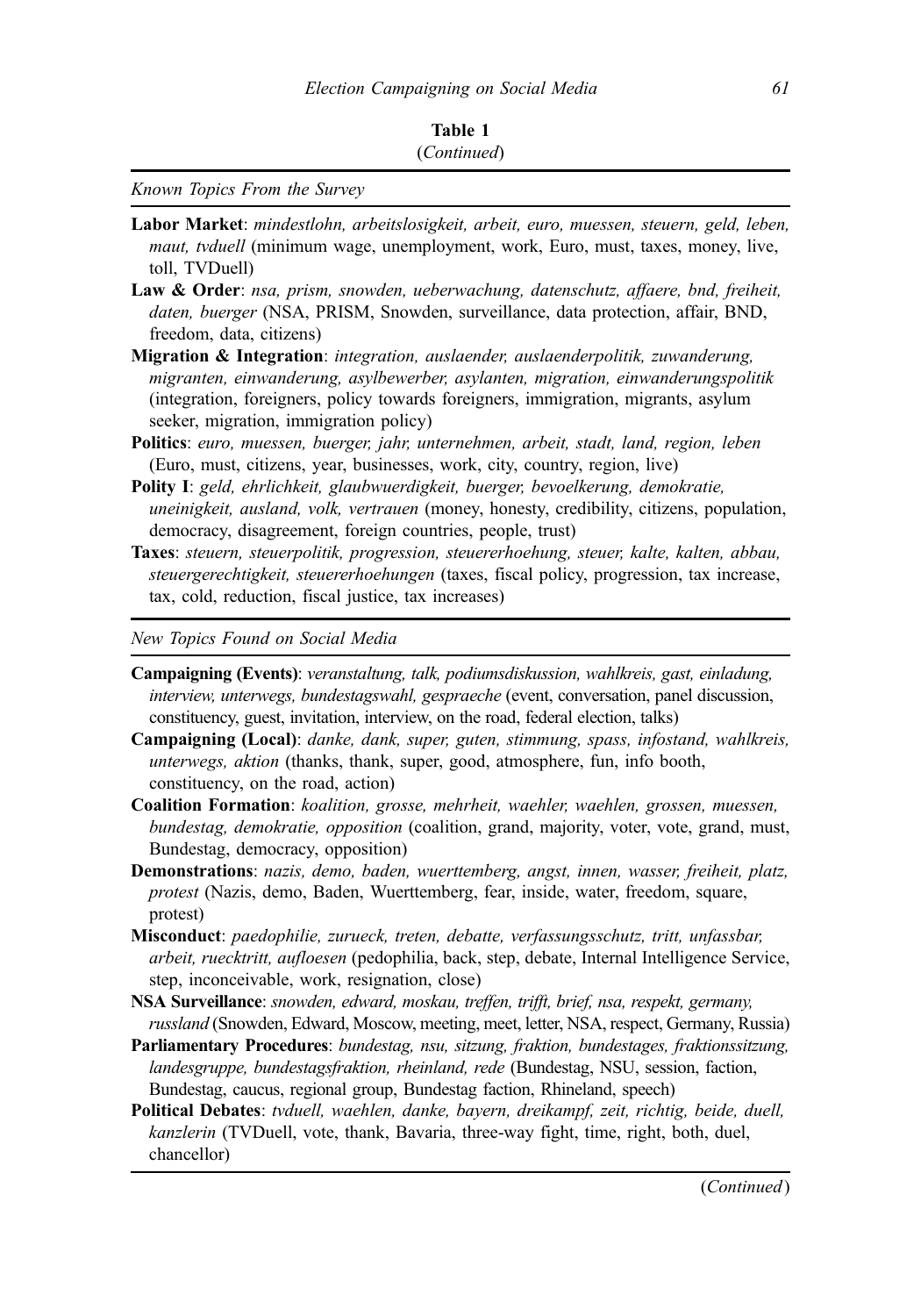| Table 1     |  |
|-------------|--|
| (Continued) |  |

<span id="page-13-0"></span>New Topics Found on Social Media

Polity II: leben, muessen, land, geld, buerger, wissen, richtig, volk, kinder, freiheit (live, must, country, money, citizens, know, right, people, children, freedom)

Post Election: glueckwunsch, herzlichen, bundestag, ergebnis, erfolg, geburtstag, dank, danke, nsa, gewaehlt (congratulation, cordial, Bundestag, result, success, birthday, thank, thanks, NSA, elected)

 $T<sub>1</sub>$   $T<sub>2</sub>$   $\Delta$ 

| Table 2<br>Topic salience per corpus (%) |        |             |         |          |         |
|------------------------------------------|--------|-------------|---------|----------|---------|
|                                          |        | Politicians |         | Audience |         |
|                                          | Survey | Facebook    | Twitter | Facebook | Twitter |
| Known topics from the survey             |        |             |         |          |         |
| Labor Market                             | 19.1   | 4.9         | 6.3     | 8.3      | 6.3     |
| General Social Policy                    | 12.9   | 1.1         | 1.5     | 1.4      | 1.4     |
| Currency & Euro                          | 12.5   | 1.6         | 2.6     | 1.9      | 2.2     |
| Education                                | 7.2    | 1.1         | 1.4     | 0.5      | 1.1     |
| Economy                                  | 7.0    | 0.5         | 0.6     | 0.5      | 0.6     |
| Infrastructure                           | 6.8    | 3.0         | 5.7     | 1.5      | 5.1     |
| Health Care & Pensions                   | 5.7    | 0.9         | 1.0     | 0.5      | 0.7     |
| Migration & Integration                  | 4.0    | 0.2         | 0.2     | 0.1      | 0.3     |
| Polity I                                 | 4.0    | 0.4         | 0.3     | 0.3      | 0.2     |
| Family Policy                            | 3.3    | 2.4         | 2.4     | 2.3      | 3.0     |
| Law & Order                              | 3.3    | 3.9         | 7.5     | 3.9      | 9.4     |
| Foreign Policy (Defense)                 | 2.9    | 2.4         | 3.4     | 2.3      | 3.2     |
| Budget & Debt                            | 2.7    | 0.2         | 0.2     | 0.1      | 0.1     |
| <b>Taxes</b>                             | 2.6    | 0.2         | 0.3     | 0.1      | 0.2     |
| Foreign Policy (Europe)                  | 2.2    | 0.1         | 0.1     | 0.2      | 0.1     |
| General Fiscal Policy                    | 1.7    | 0.1         | 0.1     | 0.0      | 0.1     |
| Environment                              | 1.5    | 0.1         | 0.1     | 0.0      | 0.1     |
| Politics                                 | 0.6    | 3.8         | 0.8     | 1.3      | 0.7     |
| New topics found on social media         |        |             |         |          |         |
| Campaigning (Local)                      |        | 21.2        | 13.7    | 5.6      | 7.4     |
| Campaigning (Events)                     |        | 21.1        | 12.4    | 1.9      | 4.6     |
| <b>Political Debates</b>                 |        | 8.5         | 13.6    | 21.1     | 18.8    |
| Polity II                                |        | 5.7         | 7.2     | 22.0     | 13.2    |
| <b>Coalition Formation</b>               |        | 5.6         | 6.7     | 12.0     | 8.1     |
| Post Election                            |        | 3.8         | 3.8     | 6.9      | 4.8     |
| <b>Parliamentary Procedures</b>          |        | 3.3         | 3.2     | 0.5      | 1.4     |
| Demonstrations                           |        | 2.3         | 2.8     | 0.5      | 2.0     |
| <b>NSA Surveillance</b>                  | 0.4    | 1.0         | 0.4     | 3.1      |         |
| Misconduct                               |        | 0.3         | 0.5     | 0.3      | 1.4     |

Note. Ranked by first given column.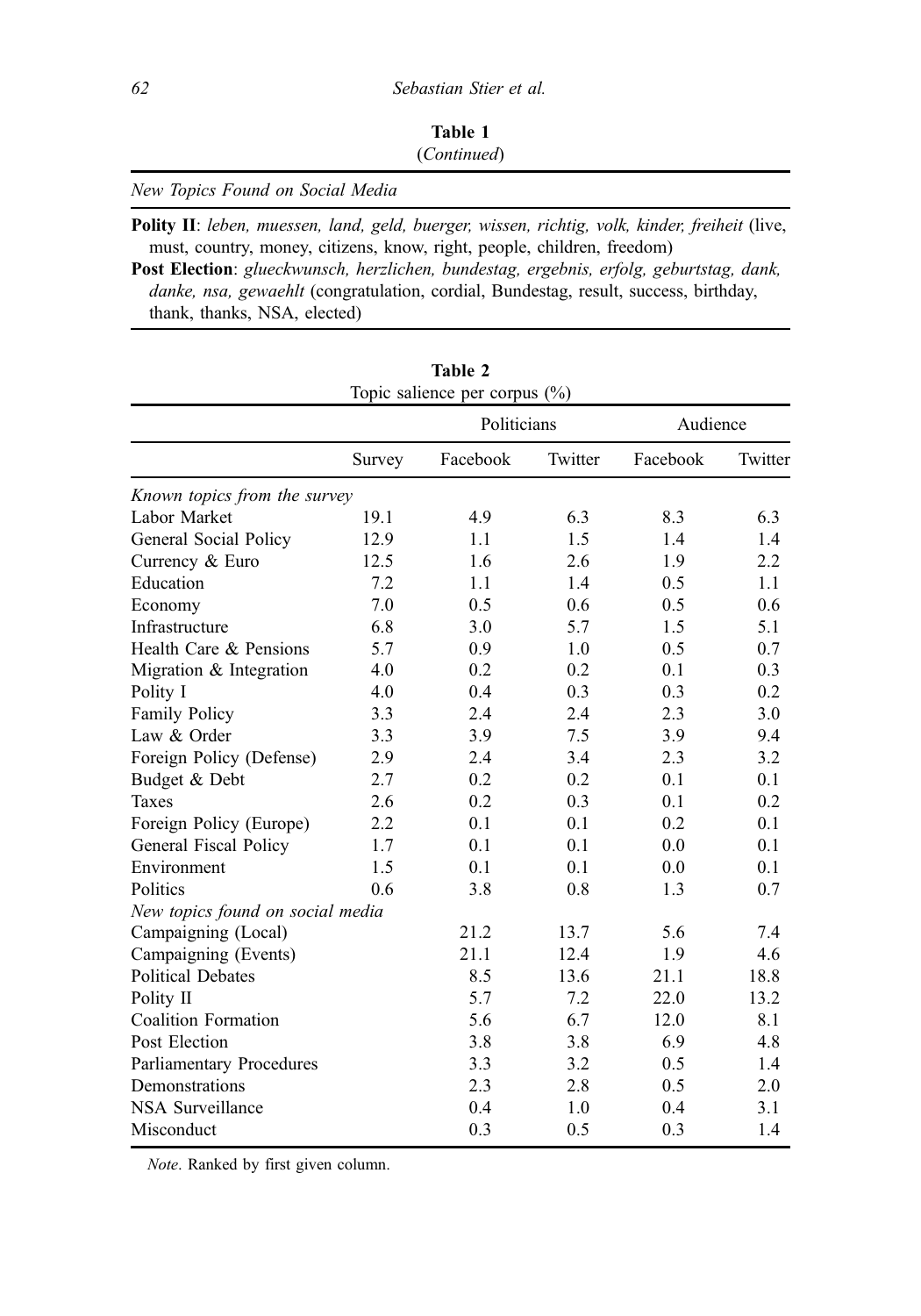<span id="page-14-0"></span>

| Rank correlations of topic salience in all corpora                                   |                                       |                                     |                        |                      |
|--------------------------------------------------------------------------------------|---------------------------------------|-------------------------------------|------------------------|----------------------|
|                                                                                      | Survey                                | Facebook<br>Politicians             | Twitter<br>Politicians | Facebook<br>Audience |
| Facebook politicians<br>Twitter politicians<br>Facebook audience<br>Twitter audience | 0.43<br>$0.59*$<br>$0.53*$<br>$0.58*$ | $0.95***$<br>$0.91***$<br>$0.89***$ | $0.90***$<br>$0.95***$ | $0.92***$            |

| Table 3                                            |  |
|----------------------------------------------------|--|
| Rank correlations of topic salience in all corpora |  |

*Notes.* Spearman's rho. For pairs including the survey,  $N = 18$ . For social media pairs,  $N = 28$ .  $^{***}p<$ 0.001,  $^{**}p<$ 0.01,  $^{*}p<$ 0.05

Political audiences use social media overwhelmingly for *Political Debates*, to scrutinize the relationship between state and citizens  $(Polity \, \Pi)$  and comment on *Coalition* Formation. While politicians and audiences are more in sync on Twitter in that regard, there is a considerable disconnect between politicians and their audiences on Facebook. Although politicians devoted 42.3% of their messages to campaigning, their audiences mostly talked about other topics.

A systematic way to analyze topic salience at the document level is to correlate the ranks of topics in each corpus using Spearman's rho. Several findings can be inferred from Table 3. First, comparing the topic ranks in the survey with social media reveals varying results. Topic saliences in messages by politicians on Twitter  $(p = 0.011)$ , the Facebook audience  $(p = 0.024)$ , and the Twitter audience  $(p = 0.012)$ are all rather similar to topic salience among a mass audience. Second, topic ranks of all social media corpora are nevertheless correlated more strongly with other social media corpora than with the survey  $(p < 0.001)$ .<sup>[6](#page-19-0)</sup> Third, correlations between the topic ranks in the survey and politicians' Facebook posts are weaker than in the case of the other social media corpora ( $p = 0.075$ ). This lends support to H2, which postulates that candidates address topics relevant to a mass audience on Twitter while discussing such topics more sparsely on Facebook.

We learn from these distributions that the messages of social media users are shaped by considerable mediation effects, which provides further evidence for H1. On social media, a specific subset of politically engaged citizens discusses specific topics via specific sociotechnical transmission mechanisms. Politicians seem to adjust to these mediated environments and thus have remarkably similar topic ranks like the personal networks they are most directly exposed to. They adopt the public communication practices of the Twittersphere (Wu et al., [2011\)](#page-22-0) and use the medium primarily for political commentary, while trying to mobilize their interested followers on Facebook for campaign purposes. At the same time, correlations between the different content layers on social media—except for the Facebook politicians corpus —and the survey are still strong. Therefore, the stark differences in the sizes of topics per corpus revealed in [Table 2](#page-13-0) are reduced considerably when comparing the ranks of topics. When politicians and audiences talk about policies on social media, they tend to prioritize similar topics like respondents in a representative survey. This indicates that the public agenda is still rather cohesive during election campaigns independent of the medium.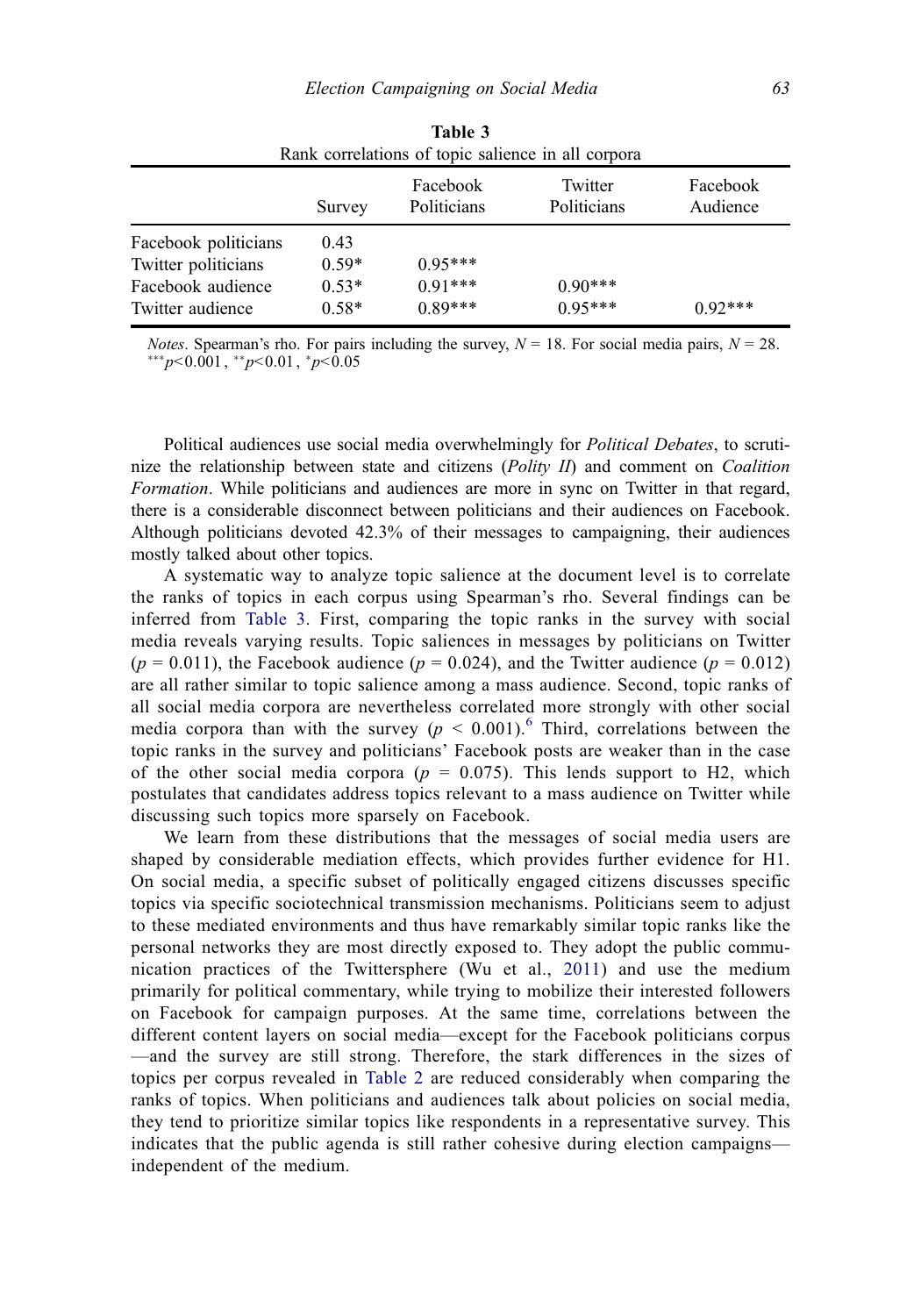#### <span id="page-15-0"></span>Analysis at the Word Level

The analyses at the document level revealed the salience of political topics in different media and content layers. But with the textual data at hand, we can move our analysis to the word level, which serves two purposes. First, it adds methodological robustness to the previous results. Given different types of media, it is to be expected that the language encountered in corpora is distinct, since specific conventions and space restrictions apply to interview situations, Facebook messages, or tweets. The following analysis will rule out that differences in salience are mere artifacts of platform-specific talk. Second, we can also investigate how different topics are perceived and talked about by a mass audience, politicians, and their social media audiences. By that, we move beyond the salience of topics toward an identification of similar perspectives regarding political topics in different corpora.

Since the underlying vocabulary in our model is the same across all five corpora, we can compare the topic-word distributions across media and content layers. For this, we calculate cosine similarities (scale 0–1) between all corpus pairs in each topic. Figure 2 displays the results, organized in decreasing order by the average cosine similarity per topic. The darker a cell, the more similarly a corpus pair discusses a topic. Cells of social media-specific topics remain blank for the survey since the topics are not featured in this corpus. It becomes clear from the visualization that similarities between corpora vary considerably depending on the topic.

In our final analysis, we take the values of the 240 cells in Figure 2 as the dependent variable in ordinary least squares regressions.<sup>[7](#page-19-0)</sup> This allows us to assess if our hypotheses regarding similarities between different media and content layers hold at the level of words used in political communication. As independent variables, we construct a dummy indicating that the survey is part of a given corpus pair and, similarly, if the politicians' Facebook or Twitter corpus is featured in a corpus pair. We also take control variables into account that could influence the relationships between cosine similarities and the independent variables. First, we include a logged variable counting the combined number of



Figure 2. Cosine similarities between corpora by topic.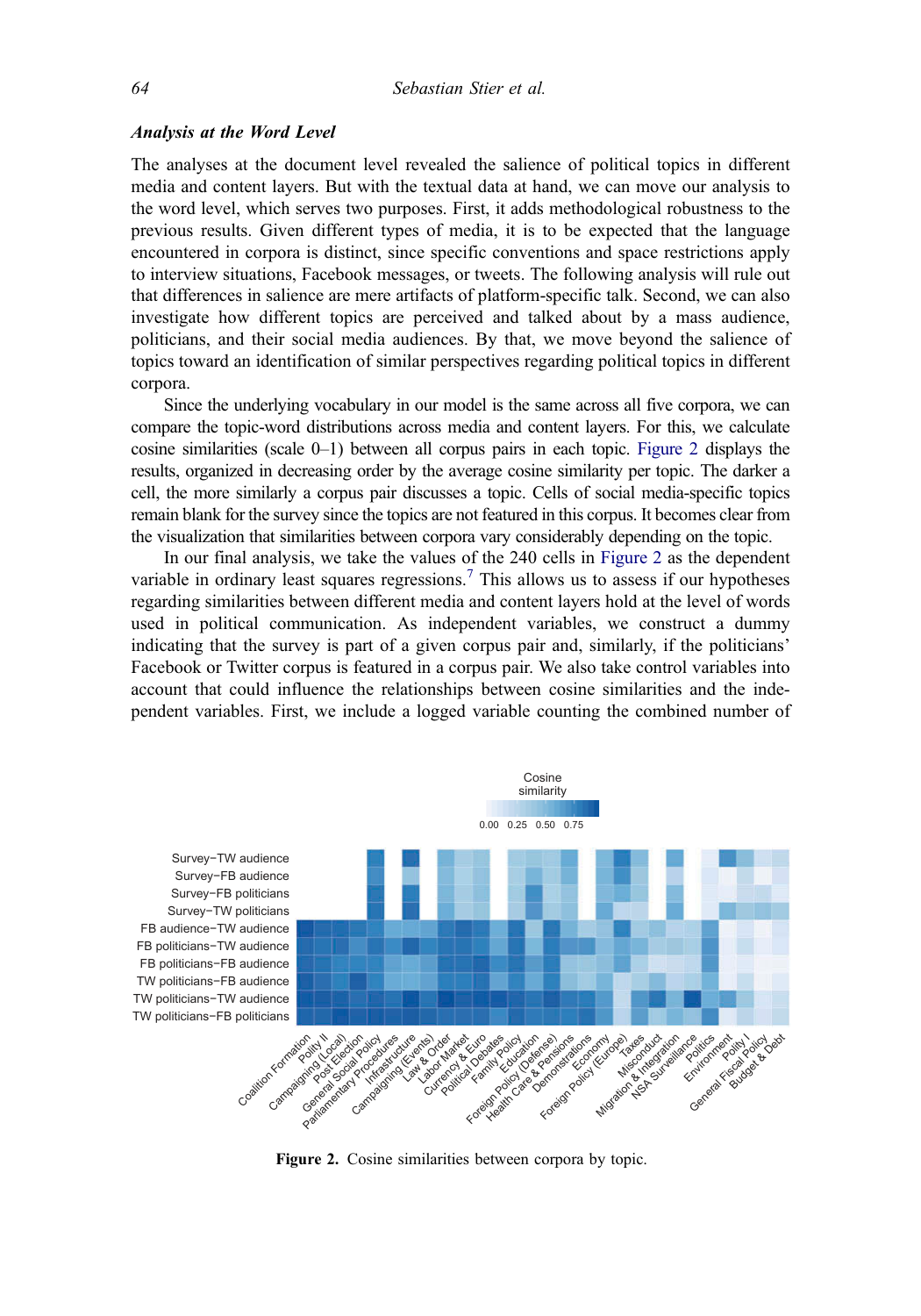<span id="page-16-0"></span>tokens (the aggregate word count) in each corpus pair per topic. By that we take the size of corpus pairs into account, which could systematically affect cosine similarities. We added dummies indicating that a corpus pair is from the same social medium (i.e., Facebook or Twitter), or that the group (politicians, audiences) in a corpus pair is the same. Moreover, we use the information from GLES on topic types (i.e., whether a topic belongs to the categories policy, politics, or policy) and classified the 10 new social media topics analogously. Based on that, we construct a dummy signaling that a topic is related to politics aspects, which we assume are discussed more heterogeneously than the polity or policies.[8](#page-19-0) Finally, the 10 new topics identified on social media are marked by a dummy variable to account for differences in topic origin (New topics).

Table 4, Model 1, shows that the corpus pairs including the survey have an approximately 12% lower cosine similarity, other things being equal. This demonstrates that in addition to the differences in topic salience identified before (H1), the description of political problems in the survey is also markedly different from the average topically related social media message. In Model 2 and Model 3, we see that contrary to their posts on Facebook, the language in tweets by politicians is significantly more similar to other

| Models of cosine similarities between corpus pairs |            |            |            |            |            |
|----------------------------------------------------|------------|------------|------------|------------|------------|
|                                                    | (1)        | (2)        | (3)        | (4)        | (5)        |
| Survey                                             | $-0.12***$ | $-0.12***$ | $-0.10**$  | $-0.11***$ | $-0.09**$  |
|                                                    | (0.03)     | (0.03)     | (0.03)     | (0.03)     | (0.03)     |
| Facebook politicians                               |            | 0.00       | 0.02       |            |            |
|                                                    |            | (0.02)     | (0.02)     |            |            |
| Twitter politicians                                |            |            | $0.05*$    |            | $0.06**$   |
|                                                    |            |            | (0.02)     |            | (0.02)     |
| Twitter audience                                   |            |            |            | 0.03       | $0.05*$    |
|                                                    |            |            |            | (0.02)     | (0.02)     |
| Number of tokens (logged)                          | $0.14***$  | $0.14***$  | $0.14***$  | $0.14***$  | $0.14***$  |
|                                                    | (0.01)     | (0.01)     | (0.01)     | (0.01)     | (0.01)     |
| Same medium                                        | $0.08**$   | $0.08**$   | $0.08**$   | $0.08**$   | $0.08**$   |
|                                                    | (0.03)     | (0.03)     | (0.03)     | (0.03)     | (0.03)     |
| Same group                                         | 0.05       | 0.05       | 0.05       | 0.05       | 0.05       |
|                                                    | (0.03)     | (0.03)     | (0.03)     | (0.03)     | (0.03)     |
| Topic type (politics $= 1$ )                       | $-0.10*$   | $-0.10*$   | $-0.10*$   | $-0.10*$   | $-0.10*$   |
|                                                    | (0.05)     | (0.05)     | (0.05)     | (0.05)     | (0.04)     |
| New topics                                         | $-0.02$    | $-0.02$    | $-0.02$    | $-0.02$    | $-0.01$    |
|                                                    | (0.05)     | (0.05)     | (0.04)     | (0.05)     | (0.04)     |
| Constant                                           | $-0.59***$ | $-0.59***$ | $-0.61***$ | $-0.60***$ | $-0.62***$ |
|                                                    | (0.07)     | (0.07)     | (0.07)     | (0.07)     | (0.07)     |
| $R^2$                                              | 0.63       | 0.63       | 0.63       | 0.63       | 0.64       |
| Adj. $R^2$                                         | 0.62       | 0.61       | 0.62       | 0.62       | 0.63       |
| $\boldsymbol{N}$                                   | 240        | 240        | 240        | 240        | 240        |

| Table 4 |  |                                                   |  |  |  |
|---------|--|---------------------------------------------------|--|--|--|
|         |  | Models of cosine similarities between corpus pair |  |  |  |

Note. OLS with robust standard errors in parentheses.

\*\*\*  $p < 0.001$ . \*\*  $p < 0.01$ . \*  $p < 0.05$ .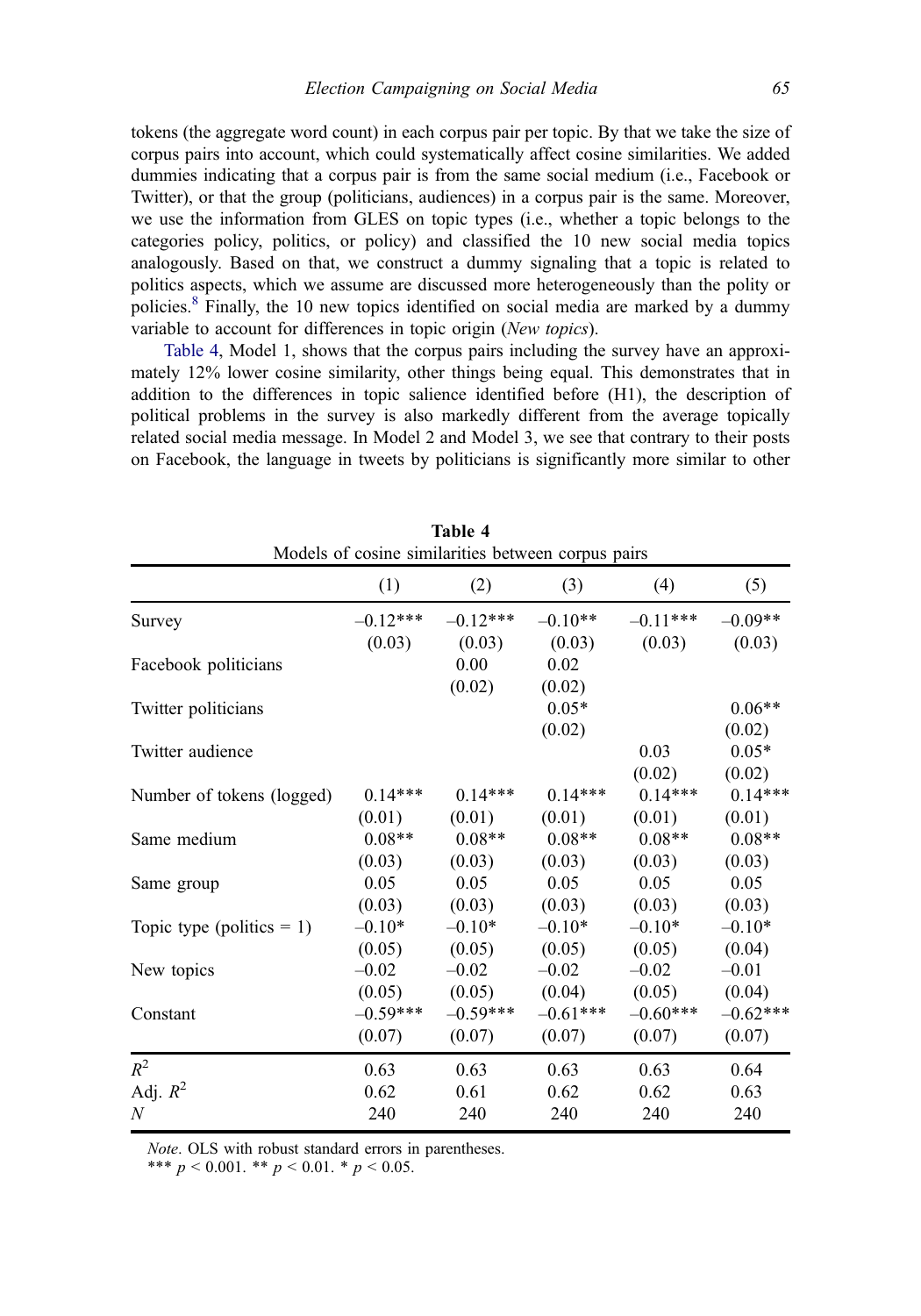corpora than the average corpus pair. This means that on Twitter, candidates emphasize aspects of topics important to survey respondents, but also use language similar to other content layers on social media. Such a hybrid communication strategy by politicians can be interpreted as a synergy of mass communication strategies and messages targeted at individual follower networks on social media, much in line with the notion "masspersonal" ascribed to Twitter (Wu et al., [2011](#page-22-0)).

Several more factors could influence these results. First, throughout [Table 4](#page-16-0) the number of underlying tokens is highly correlated with the cosine similarity between the corpus pairs. This is to be expected by the law of large numbers as the empirical word distributions in both corpora become more stable with an increasing number of tokens and cosine similarities increase. Controlling for the size effect ex post in a multivariate regression model allows for a systematic comparison of similarities between corpus pairs. Second, politicians' tweets might reflect a typical communication style on Twitter and thus not be indicative of strategic considerations. To test this, we include a Twitter audience dummy in Model 4 without finding a significant effect. When including the Twitter audience dummy in combination with the Twitter politicians dummy in Model 5, it becomes significant, but the Twitter politicians variable still has superior explanatory power.<sup>[9](#page-19-0)</sup> Third, there is nonetheless evidence for platform effects, as *Same medium* is a significantly positive predictor ( $p \le 0.009$  in all models). This demonstrates that politicians and audiences not only emphasize similar topics (H1) but also address similar aspects when talking about a topic on the same social media platform. Fourth, the results also hold when controlling for the insignificant variable *Same group*, which means that audiences and politicians adopt distinct communicative practices when using different media. Fifth, the topics primarily related to politics are more semantically diverse than the topic types polity and policy. Finally, similarities do not differ systematically depending on whether a topic is known from the survey or newly created from social media (New topics). This is of particular methodological importance, as it demonstrates that semantic differences and the measurement of topic salience at the document level are not just artifacts of stark differences in the two communication situations interview and social media message. Finding a systematic effect of the two data generation modes would have questioned the validity of applying a model based on survey responses to social media data.<sup>[10](#page-19-0)</sup>

In sum, [Table 4](#page-16-0) reveals similarities in political communication between corpora that resemble the ranks of topic salience at the document level. Still, problem descriptions in the survey and social media are more distinct than to be expected from [Table 3](#page-14-0). This shows that overlaps in topic salience can still mask how topics are talked about and perceived by different audiences.<sup>[11](#page-19-0)</sup> We also learn that the distinct uses of Facebook and Twitter by politicians are not just by-products of media-specific language, but are rather driven by the strategic considerations we discuss in our theory. Moreover, the analysis at the word level makes the topic-generation process more transparent and increases our understanding of mediation processes in political communication.

# **CONCLUSION**

This study provides insights into how political communication is shaped by social media. We compared the topics of most importance to a mass audience in a representative survey to the topics discussed on Facebook and Twitter. Based on a text analysis model developed specifically for this purpose, we show that politicians and their audiences discuss different topics on social media than those salient among a mass audience. Moreover, politicians use Facebook and Twitter for different purposes, which we relate to the distinct target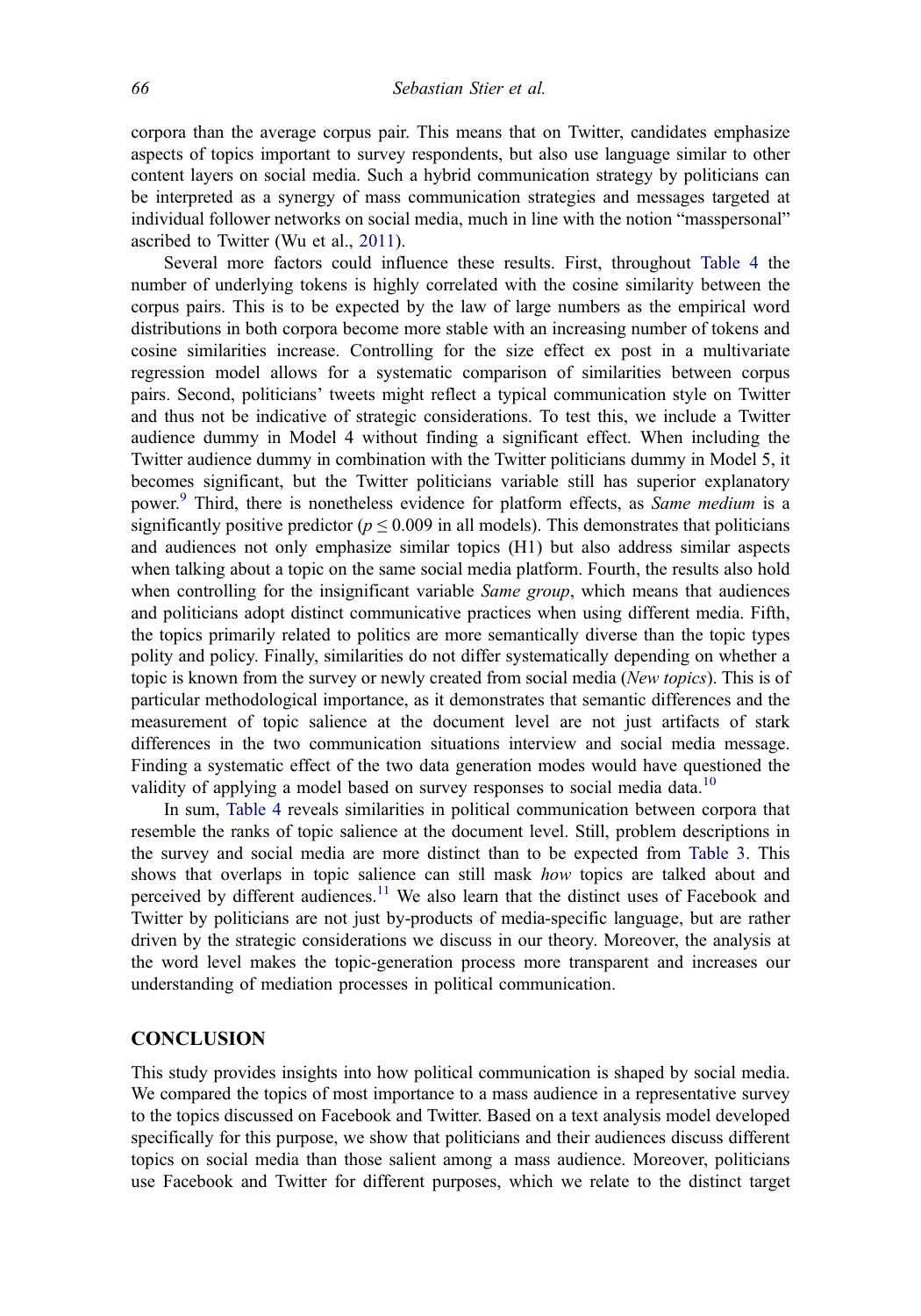groups candidates encounter. Taken together, our findings suggest that campaign strategies and political communication in general are mediated by varying sociotechnical affordances of social media platforms.

These results challenge previous findings in political communication that indicated that politicians use the Web rather conservatively and in a non-interactive manner (Druckman et al., [2010;](#page-20-0) Gibson et al., [2014](#page-20-0); Larsson, [2015](#page-21-0); Lilleker et al., [2011;](#page-21-0) Stromer-Galley, [2000](#page-22-0)). However, our study does not necessarily contradict previous research, as each Internet application has specific affordances and politicians demonstrate a strategic awareness of various communication arenas. They complement the "massper-sonal" communication (Wu et al., [2011](#page-22-0)) in the quasi-public sphere of Twitter with the more direct communication practices on Facebook for organizational and mobilization purposes. Our cross-media study also shows that relevant differences in political communication exist between social media platforms. This underscores the need to argue with the utmost caution when trying to infer findings from one platform to "social media" as a whole, as it has often been done.

Several findings indicate that the high-choice media environments of social media contribute to a fragmentation of the mass audience (Althaus & Tewksbury, [2002;](#page-20-0) McQuail, [2010,](#page-21-0) p. 140; Prior, [2007\)](#page-21-0). Politicians and their audiences talk about policies sparsely, but rather discuss campaign-related events and topics specific to social media. Their salient topics resemble each other remarkably, when compared to the priorities of survey respondents. Furthermore, the language used indicates that other aspects of similar topics are addressed on social media than in survey responses. Those differences notwithstanding, when candidates and audiences actually discuss policies on Facebook and Twitter, they prioritize those similarly like respondents in a representative survey. In this regard, the public agenda is still rather integrated. This points toward persistent—although probably diffuse and mediated—agenda-setting effects between mass media and social media (Neuman, Guggenheim, Jang, & Bae, [2014](#page-21-0)) as well as within social media. A fruitful research avenue would be to focus on the interactions of politicians and audiences with accounts of journalists and legacy media, which bridge the gap between the general public and more particular sets of audiences on social media.

We also want to discuss the limitations of this study. The article focused on an election campaign with several events that generated a lot of attention on social media. A follow-up study during non-election periods could possibly reveal more issue-related communication in line with the preferences of a mass audience. Demographic information on the follower graphs of politicians on Facebook and Twitter would certainly enhance our findings; however, such data are not readily available to researchers. While our singlemembership model is well-suited for the short nature and narrow focus of social media messages, its downside is that the more multidimensional and textually rich messages necessarily also have to be allocated to just one topic. Moreover, due to restrictions in survey data containing an MIP and the considerable efforts required to mine social media data of all election candidates, we only investigated one campaign in one country. On the one hand, the mediation effects we found should travel well, as German social media campaigning was still in its infancy in 2013 and severe regulatory restrictions on microtargeting apply (Stier, [2015](#page-22-0)). More sophisticated campaigns elsewhere might be even better at addressing the particular needs of digital media. On the other hand, the rather ad hoc campaign style and personal use of accounts by several candidates in our case might be more suited for the peculiarities of social media than, for instance, the highly professionalized U.S. campaigns. Therefore, it remains to be seen to which extent the findings are applicable to online campaigning in other countries and in the (near) future.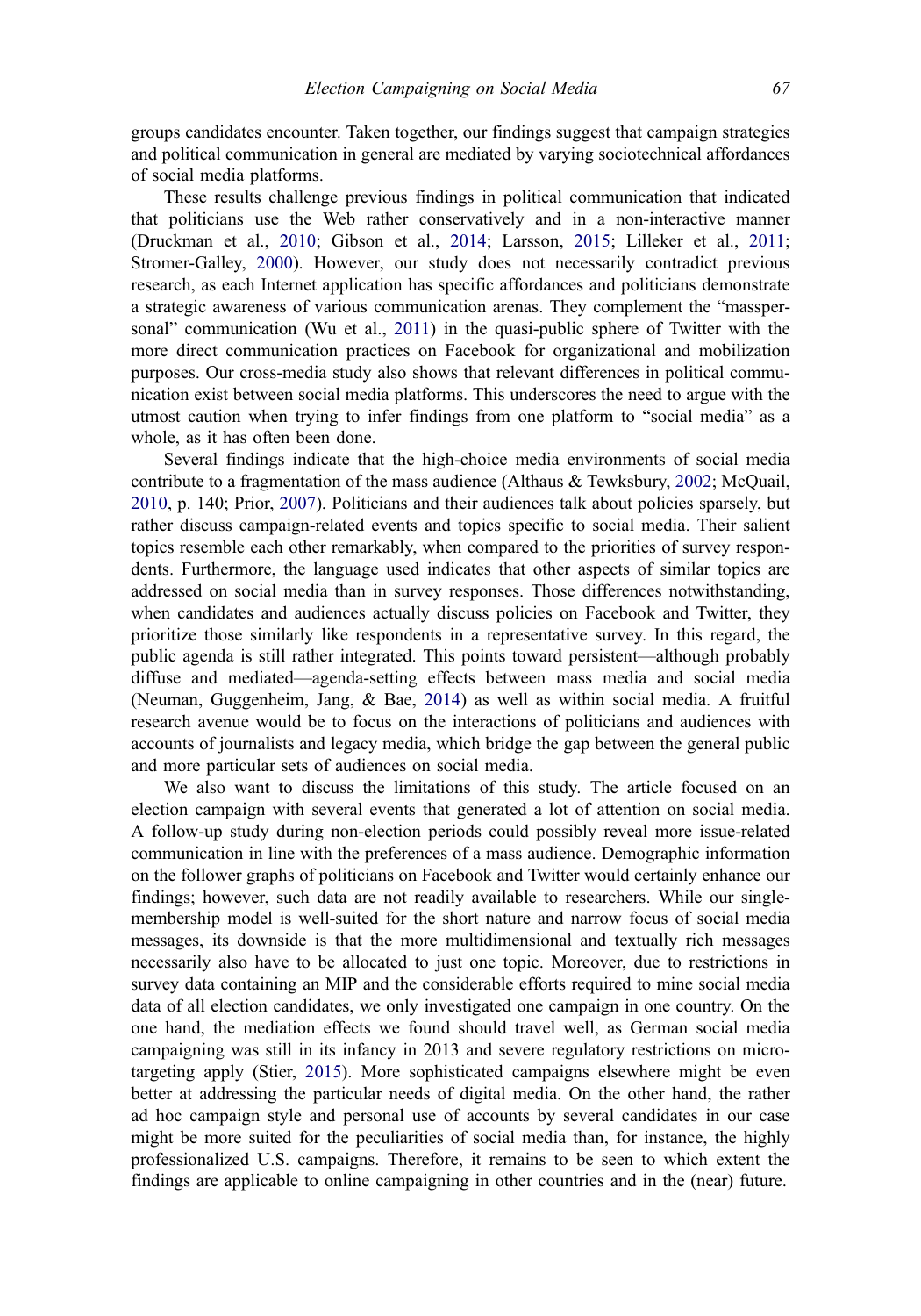<span id="page-19-0"></span>This article makes a methodological contribution to the field of political text analysis (Grimmer & Stewart, [2013\)](#page-20-0) by proposing a novel methodology to apply labeled text to a test corpus while also allowing for the introduction of additional topic categories. The method is applicable in a vast range of research contexts in political communication in which a test data set deviates from a predefined coding scheme. Substantively, the article shows that mediation effects induced by social media platforms and their sociotechnical environments are strongly felt in political communication. This means that social media is not an ideal data source for citizens seeking clearly structured information on policies or researchers using textual information to locate parties in an ideological space.

#### Acknowledgments

We thank three reviewers, the editors, and participants at the ECPR General Conference 2016 for helpful comments.

#### **Notes**

- 1. The wording is "In your opinion what is the most important political problem facing Germany at the moment?" (Rattinger et al., [2014](#page-21-0)).
- 2. Before the election, 7,249 participants (92%) stated an MIP and 6,673 (85%) stated a second MIP. After the election, 5,016 respondents (64%) stated an MIP and 4,666 (59%) stated a second MIP.
- 3. 4,220 (54%) participants stated four problems, 543 (7%) stated three, 2,364 (30%) stated two and 367 (5%) stated one problem. A total of 388 participants (5%) did not know a problem or did not respond.
- 4. The data mining of Facebook posts ended three days earlier, on October 31, 2013.
- 5. We sampled from audience tweets in which only one politician was mentioned.
- 6. The correlations between all social media corpora are very similar and highly significant  $(p < 0.001)$  when only using the 18 known topics from the survey as input.
- 7. Since most models were heteroscedastic, we use robust standard errors.
- 8. This is not a hard distinction but rather an exploratory application of the GLES labels. In fact, it is difficult to distinguish policy aspects from politics aspects related to an issue.
- 9. We do not include all corpus dummies at once because as part of corpus pairs, the dummies are not mutually exclusive. Therefore, we cannot exclude one dummy as the reference category and interpret results accordingly, as it is usually done with multiple-category variables.
- 10. The main results are robust when rerunning the regression models using only known topics from GLES (with  $N = 180$  cells in [Figure 2\)](#page-15-0) and also when solely taking the new social media topics into account ( $N = 60$  cells). The exception is the model with only known topics, in which the Twitter politicians and audience dummies lose their significance. Since some of the dummy variables overlap considerably, we also ran broader and smaller models with varying constellations of included variables, which confirm the main findings.
- 11. Although agenda-setting is outside the scope of our study, this distinction resembles the conceptualization of first- and second-level effects found in the related literature (McCombs, Llamas, Lopez-Escobar, & Rey, [1997](#page-21-0)).

# ORCID

Sebastian Stier • http://orcid.org/0000-0002-1217-5778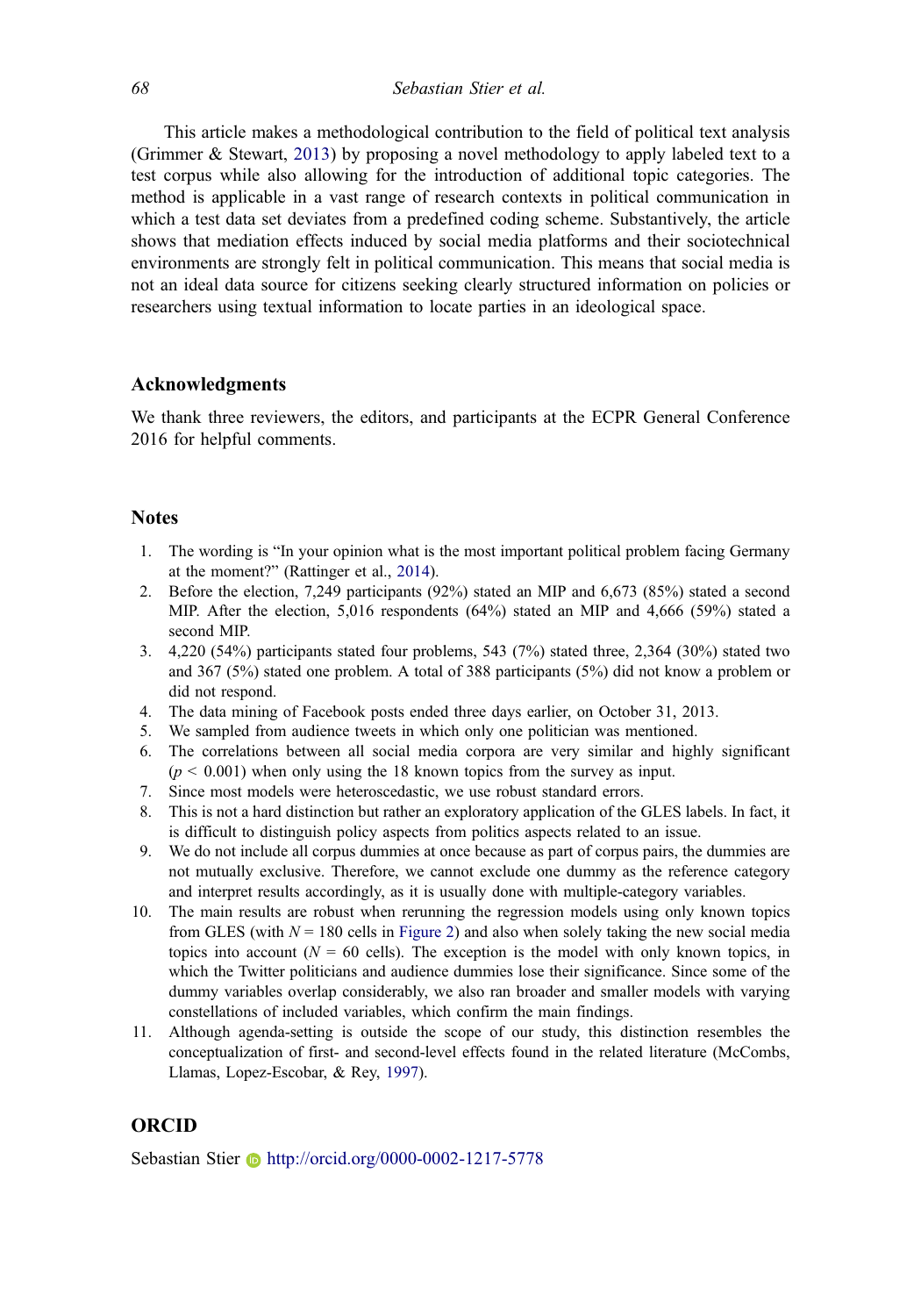#### <span id="page-20-0"></span>**References**

- Althaus, S. L., & Tewksbury, D. (2002). Agenda setting and the "new" news. Communication Research, 29(2), 180–207. doi:[10.1177/0093650202029002004](https://doi.org/10.1177/0093650202029002004)
- Arzheimer, K. (2006). "Dead men walking"? Party identification in Germany, 1977–2002. Electoral Studies, 25(4), 791–807. doi:[10.1016/j.electstud.2006.01.004](https://doi.org/10.1016/j.electstud.2006.01.004)
- Bishop, C. M. (2006). Pattern recognition and machine learning. Heidelberg, Germany: Springer.
- Bode, L., Lassen, D. S., Kim, Y. M., Shah, D. V., Fowler, E. F., Ridout, T., & Franz, M. (2016). Coherent campaigns? Campaign broadcast and social messaging. Online Information Review, 40(5), 580–594. doi:[10.1108/OIR-11-2015-0348](https://doi.org/10.1108/OIR-11-2015-0348)
- Boulianne, S. (2016). Campaigns and conflict on social media: A literature snapshot. Online Information Review, 40(5), 566–579. doi:[10.1108/OIR-03-2016-0086](https://doi.org/10.1108/OIR-03-2016-0086)
- Bronstein, J. (2013). Like me! Analyzing the 2012 presidential candidates' Facebook pages. Online Information Review, 37(2), 173–192. doi:[10.1108/OIR-01-2013-0002](https://doi.org/10.1108/OIR-01-2013-0002)
- Diaz, F., Gamon, M., Hofman, J. M., Kıcıman, E., & Rothschild, D. (2016). Online and social media data as an imperfect continuous panel survey. PLOS ONE,  $11(1)$ , 1-21. doi:[10.1371/journal.](https://doi.org/10.1371/journal.pone.0145406) [pone.0145406](https://doi.org/10.1371/journal.pone.0145406)
- Downs, A. (1957). An economic theory of democracy. New York, NY: Harper & Row.
- Druckman, J. N., Kifer, M. J., & Parkin, M. (2010). Timeless strategy meets new medium: Going negative on congressional campaign web sites, 2002–2006. Political Communication, 27(1), 88–103. doi:[10.1080/10584600903502607](https://doi.org/10.1080/10584600903502607)
- Gainous, J., & Wagner, K. M. (2014). Tweeting to power: The social media revolution in American politics. New York, NY: Oxford University Press.
- German Longitudinal Election Study (GLES). (2013). Kategorienschema und Hinweise für die Codierung der Agendafragen (Categories and coding of agenda questions). Retrieved from <https://dbk.gesis.org/dbksearch/download.asp?id=52526>
- Gibson, R., Römmele, A., & Williamson, A. (2014). Chasing the digital wave: International perspectives on the growth of online campaigning. Journal of Information Technology & Politics, 11(2), 123–129. doi:[10.1080/19331681.2014.903064](https://doi.org/10.1080/19331681.2014.903064)
- Golbeck, J., Grimes, J. M., & Rogers, A. (2010). Twitter use by the U.S. Congress. Journal of the American Society for Information Science and Technology, 61(8), 1612–1621. doi:[10.1002/](https://doi.org/10.1002/asi.21344) [asi.21344](https://doi.org/10.1002/asi.21344)
- Grimmer, J., & Stewart, B. M. (2013). Text as data: The promise and pitfalls of automatic content analysis methods for political texts. Political Analysis, 21(3), 267–297. doi:[10.1093/pan/](https://doi.org/10.1093/pan/mps028) [mps028](https://doi.org/10.1093/pan/mps028)
- Hoffmann, C. P., & Suphan, A. (2017). Stuck with "electronic brochures"? How boundary management strategies shape politicians' social media use. Information, Communication & Society, 20 (4), 551–569. doi:[10.1080/1369118X.2016.1200646](https://doi.org/10.1080/1369118X.2016.1200646)
- Iyengar, S. (1979). Television news and issue salience: A reexamination of the agenda-setting hypothesis. American Politics Quarterly, 7(4), 395–416. doi:[10.1177/1532673X7900700401](https://doi.org/10.1177/1532673X7900700401)
- Jungherr, A. (2016a). Four functions of digital tools in election campaigns: The German case. The International Journal of Press/Politics, 21(3), 358–377. doi:[10.1177/1940161216642597](https://doi.org/10.1177/1940161216642597)
- Jungherr, A. (2016b). Twitter use in election campaigns: A systematic literature review. Journal of Information Technology & Politics, 13(1), 72–91. doi:[10.1080/19331681.2015.1132401](https://doi.org/10.1080/19331681.2015.1132401)
- Jungherr, A., Schoen, H., & Jürgens, P. (2016). The mediation of politics through Twitter: An analysis of messages posted during the campaign for the German federal election 2013. Journal of Computer-Mediated Communication, 21(1), 50–68. doi:[10.1111/jcc4.12143](https://doi.org/10.1111/jcc4.12143)
- Kaczmirek, L., Mayr, P., Vatrapu, R., Bleier, A., Blumenberg, M., Gummer, T.…, & Wolf, C. (2013). Social media monitoring of the campaigns for the 2013 German Bundestag elections on Facebook and Twitter. Cologne, Germany. GESIS-Working Papers.
- Karlsen, R., & Enjolras, B. (2016). Styles of social media campaigning and influence in a hybrid political communication system: Linking candidate survey data with Twitter data. The International Journal of Press/Politics, 21(3), 338–357. doi:[10.1177/1940161216645335](https://doi.org/10.1177/1940161216645335)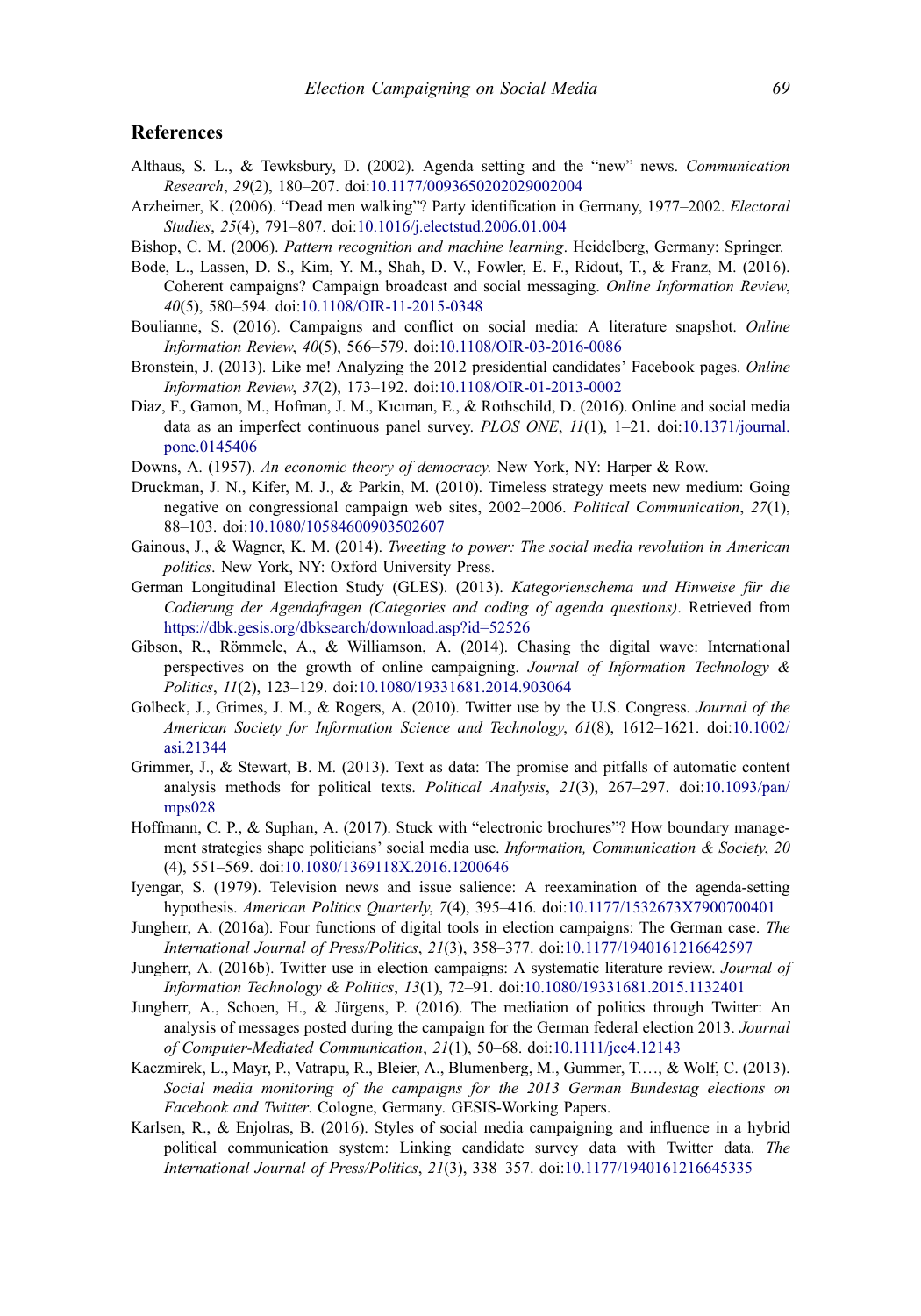- <span id="page-21-0"></span>Kobayashi, T., & Ichifuji, Y. (2015). Tweets that matter: Evidence from a randomized field experiment in Japan. Political Communication, 32(4), 574–593. doi:[10.1080/10584609.2014.986696](https://doi.org/10.1080/10584609.2014.986696)
- Kreiss, D. (2016). Seizing the moment: The presidential campaigns' use of Twitter during the 2012 electoral cycle. New Media & Society, 18(8), 1473–1490. doi:[10.1177/1461444814562445](https://doi.org/10.1177/1461444814562445)
- Larsson, A. O. (2015). Green light for interaction: Party use of social media during the 2014 Swedish election year. First Monday, 20(12). doi:[10.5210/fm.v20i12.5966](https://doi.org/10.5210/fm.v20i12.5966)
- Larsson, A. O., & Skogerbø, E. (2016). Out with the old, in with the new? Perceptions of social (and other) media by local and regional Norwegian politicians. New Media & Society. doi:[10.1177/](https://doi.org/10.1177/1461444816661549) [1461444816661549](https://doi.org/10.1177/1461444816661549)
- Lietz, H., Wagner, C., Bleier, A., & Strohmaier, M. (2014). When politicians talk: Assessing online conversational practices of political parties on Twitter. In Proceedings of the 8th International AAAI Conference on Weblogs and Social Media (pp. 285–294). Palo Alto, CA: AAAI Press.
- Lilleker, D. G., Koc-Michalska, K., Schweitzer, E. J., Jacunski, M., Jackson, N., & Vedel, T. (2011). Informing, engaging, mobilizing or interacting: Searching for a European model of Web campaigning. European Journal of Communication, 26(3), 195–213. doi:[10.1177/](https://doi.org/10.1177/0267323111416182) [0267323111416182](https://doi.org/10.1177/0267323111416182)
- Marcinkowski, F., & Metag, J. (2014). Why do candidates use online media in constituency campaigning? An application of the theory of planned behavior. Journal of Information Technology & Politics, 11(2), 151–168. doi:[10.1080/19331681.2014.895690](https://doi.org/10.1080/19331681.2014.895690)
- McCombs, M., Llamas, J. P., Lopez-Escobar, E., & Rey, F. (1997). Candidate images in Spanish elections: Second-level agenda-setting effects. Journalism & Mass Communication Quarterly, 74(4), 703–717. doi:[10.1177/107769909707400404](https://doi.org/10.1177/107769909707400404)
- McFarland, D. A., Ramage, D., Chuang, J., Heer, J., Manning, C. D., & Jurafsky, D. (2013). Differentiating language usage through topic models. *Poetics*, 41(6), 607–625. doi:[10.1016/j.](https://doi.org/10.1016/j.poetic.2013.06.004) [poetic.2013.06.004](https://doi.org/10.1016/j.poetic.2013.06.004)
- McQuail, D. (2010). McQuail's mass communication theory (6th ed.). London, UK: Sage Publications.
- Mellon, J. (2014). Internet search data and issue salience: The properties of Google trends as a measure of issue salience. Journal of Elections, Public Opinion and Parties, 24(1), 45–72. doi:[10.1080/17457289.2013.846346](https://doi.org/10.1080/17457289.2013.846346)
- Neal, R. M. (2000). Markov chain sampling methods for Dirichlet process mixture models. Journal of Computational and Graphical Statistics, 9(2), 249–265.
- Neuman, W. R., Guggenheim, L., Jang, M., & Bae, S. Y. (2014). The dynamics of public attention: Agenda-setting theory meets big data. Journal of Communication, 64(2), 193–214. doi:[10.1111/](https://doi.org/10.1111/jcom.12088) [jcom.12088](https://doi.org/10.1111/jcom.12088)
- Nielsen, R. K., & Vaccari, C. (2013). Do people "like" politicians on Facebook? Not really. Largescale direct candidate-to-voter online communication as an outlier phenomenon. International Journal of Communication, 7, 2333–2356.
- Norris, P. (2003). Preaching to the converted? Pluralism, participation and party websites. Party Politics, 9(1), 21–45. doi:[10.1177/135406880391003](https://doi.org/10.1177/135406880391003)
- Parmelee, J. H. (2014). The agenda-building function of political tweets. New Media & Society, 16 (3), 434–450. doi:[10.1177/1461444813487955](https://doi.org/10.1177/1461444813487955)
- Prior, M. (2007). Post-broadcast democracy: How media choice increases inequality in political involvement and polarizes elections. Cambridge, UK: Cambridge University Press.
- Rattinger, H., Roßteutscher, S., Schmitt-Beck, R., Weßels, B.,Wolf, C., & Partheymüller, J. (2014). Rolling cross-section campaign survey with post-election panel wave (GLES 2013). ZA5703 data file version 2.0.0. Cologne, Germany: GESIS Data Archive. doi:[10.4232/1.11892](https://doi.org/10.4232/1.11892)
- Roberts, M. E., Stewart, B. M., Tingley, D., Lucas, C., Leder-Luis, J., Gadarian, S. K.,… Rand, D. G. (2014). Structural topic models for open-ended survey responses. American Journal of Political Science, 58(4), 1064–1082. doi:[10.1111/ajps.12103](https://doi.org/10.1111/ajps.12103)
- Rossi, L., & Orefice, M. (2016). Comparing Facebook and Twitter during the 2013 General Election in Italy. In A. Bruns, E. Skogerbø, C. A. Christensen, O. Larsson, & S. E. Gunn (Eds.), The Routledge companion to social media and politics (pp. 434–446). London, UK: Routledge.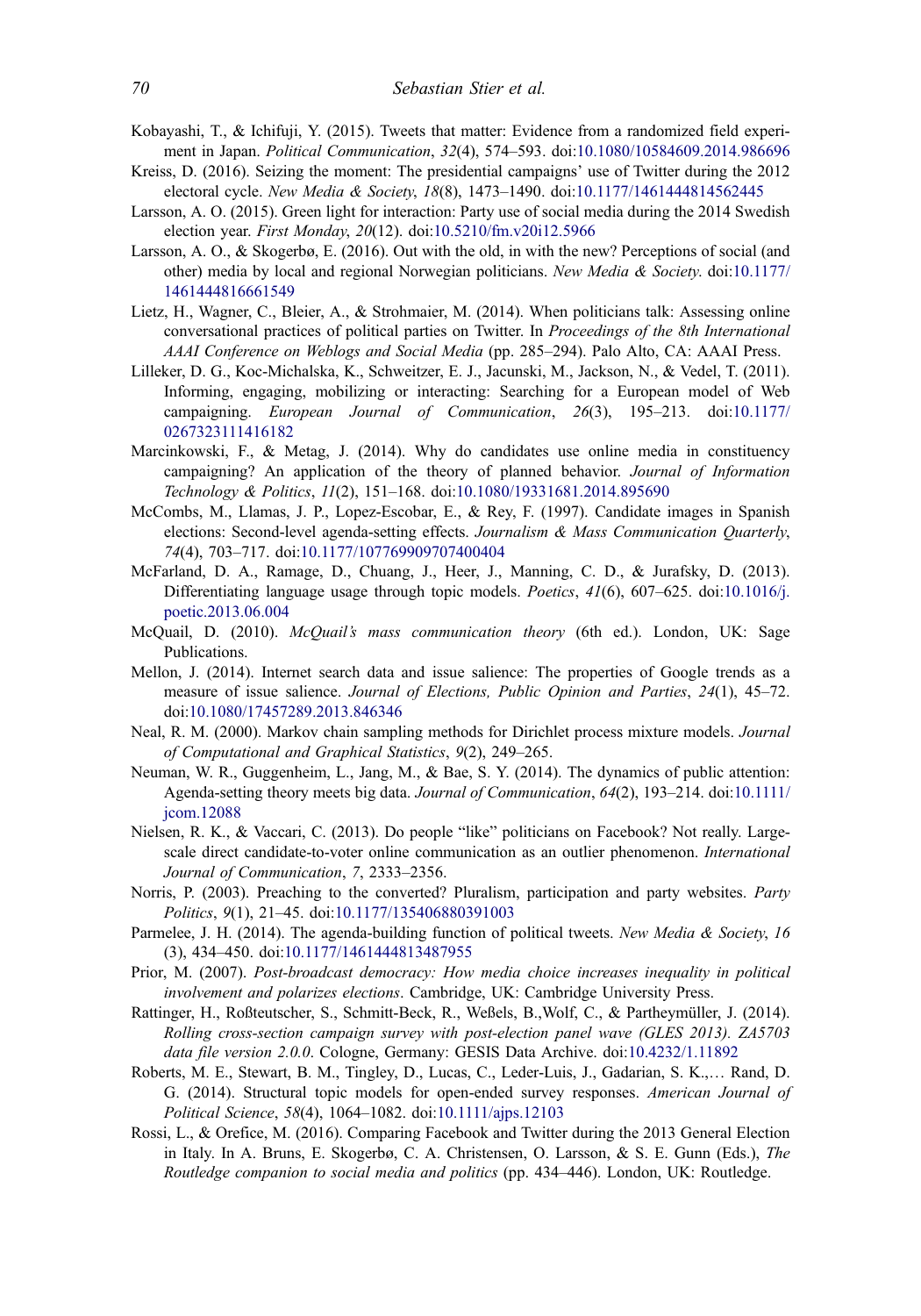- <span id="page-22-0"></span>Schoen, H., Gayo-Avello, D., Metaxas, P. T., Mustafaraj, E., Strohmaier, M., & Gloor, P. (2013). The power of prediction with social media. Internet Research, 23(5), 528–543. doi:[10.1108/IntR-](https://doi.org/10.1108/IntR-06-2013-0115)[06-2013-0115](https://doi.org/10.1108/IntR-06-2013-0115)
- Spiegel Online. (2015). Die-140-Zeichen-Macht (Power in 140 characters). Retrieved from [http://www.](http://www.spiegel.de/politik/deutschland/bundestagsabgeordnete-auf-twitter-wer-wie-viel-schreibt-und-mit-wem-a-1041402.html) [spiegel.de/politik/deutschland/bundestagsabgeordnete-auf-twitter-wer-wie-viel-schreibt-und-mit](http://www.spiegel.de/politik/deutschland/bundestagsabgeordnete-auf-twitter-wer-wie-viel-schreibt-und-mit-wem-a-1041402.html)[wem-a-1041402.html](http://www.spiegel.de/politik/deutschland/bundestagsabgeordnete-auf-twitter-wer-wie-viel-schreibt-und-mit-wem-a-1041402.html)
- Stier, S. (2015). Strukturbedingungen im Online-Wahlkampf: USA und Deutschland im Vergleich (Structural conditions in online campaigning: Comparing the U.S. and Germany). In C. Bieber & K. Kamps (Eds.), Die US-Präsidentschaftswahl 2012 (pp. 363–382). Wiesbaden, Germany: VS Verlag für Sozialwissenschaften.
- Stromer-Galley, J. (2000). Online interaction and why candidates avoid it. Journal of Communication, 50(4), 111–132. doi:[10.1111/j.1460-2466.2000.tb02865.x](https://doi.org/10.1111/j.1460-2466.2000.tb02865.x)
- Teh, Y. W., & Jordan, M. I. (2010). Hierarchical Bayesian nonparametric models with applications. In N. L. Hjort, C. Holmes, P. Müller, & S. G. Walker (Eds.), Bayesian Nonparametrics (pp. 158–207). Cambridge, UK: Cambridge University Press.
- Wlezien, C. (2005). On the salience of political issues: The problem with "most important problem". Electoral Studies, 24(4), 555–579. doi:[10.1016/j.electstud.2005.01.009](https://doi.org/10.1016/j.electstud.2005.01.009)
- Wu, S., Hofman, J. M., Mason, W. A., & Watts, D. J. (2011). Who says what to whom on Twitter. In Proceedings of the 20th International Conference on World Wide Web (pp. 705–714). New York, NY: ACM.
- Yin, J., & Wang, J. (2014). A Dirichlet multinomial mixture model-based approach for short text clustering. In Proceedings of the 20th ACM SIGKDD (pp. 233–242). New York, NY: ACM.

# Appendix A: Description of the model

Following the common notation for probabilistic language models, we treat a GLES response d as a tuple of a topic indicator variable  $z_d^{\mathcal{G}}$  and a vector  $\mathbf{w}_d^{\mathcal{G}}$  of observed words. The indicator  $z_d^{\mathcal{G}} \in [1, ..., \hat{K}]$  is an assignment to one of  $\hat{K}$  initial GLES topics, and each of the  $n_d^G$  observed words  $w_{di}^G$  in  $w_d^G$  is chosen from a vocabulary of V terms, leading to the collection of GLES responses  $\mathcal{D}^{\mathcal{G}} = \{(\mathbf{w}_d^{\mathcal{G}}, z_d^{\mathcal{G}}), ..., (\mathbf{w}_{D^{\mathcal{G}}}^{\mathcal{G}}, z_{D^{\mathcal{G}}}^{\mathcal{G}})\}\.$  Analogously, we treat a social media message  $(\mathbf{w}_d^{\mathcal{M}}, z_d^{\mathcal{M}})$  as a tuple of words and a topic assignment. While the  $n_d^{\mathcal{M}}$  words  $\mathbf{w}_d^{\mathcal{M}}$  are chosen from the same vocabulary as in the case of GLES responses, the topic assignments  $z^{\mathcal{M}}$  are unobserved and not restricted to the initial  $\hat{K}$  topics. The collection of social media messages is  $\mathcal{D}^M = \{(\mathbf{w}_d^M, z_d^M), ..., (\mathbf{w}_{D^M}^M, z_{D^M}^M)\}\.$  We refer to the collection of all documents (GLES responses and social media messages) by  $D =$  $\mathcal{D}^{\mathcal{G}}\cup^{\mathcal{D}^{\mathcal{M}}}$ . The generative storyline for the documents in our model (i.e., the mechanism assumed to create responses and messages) can be described by the following steps.

1. For the unrestricted global topic popularity a distribution  $\theta$  is drawn from an infinite dimensional Dirichlet distribution (i.e.,  $K \to \infty$ ) with parameter  $\alpha$ :

$$
\mathbf{\Theta} \sim Dir(\frac{a}{K}) \ .
$$

2. For each topic  $k = [1, ..., \infty]$ , a distribution  $\phi_k$  over the vocabulary is drawn from a V-dimensional Dirichlet distribution parametrized by  $\beta$ :

$$
\phi_{\mathbf{k}} \sim Dir(\beta) .
$$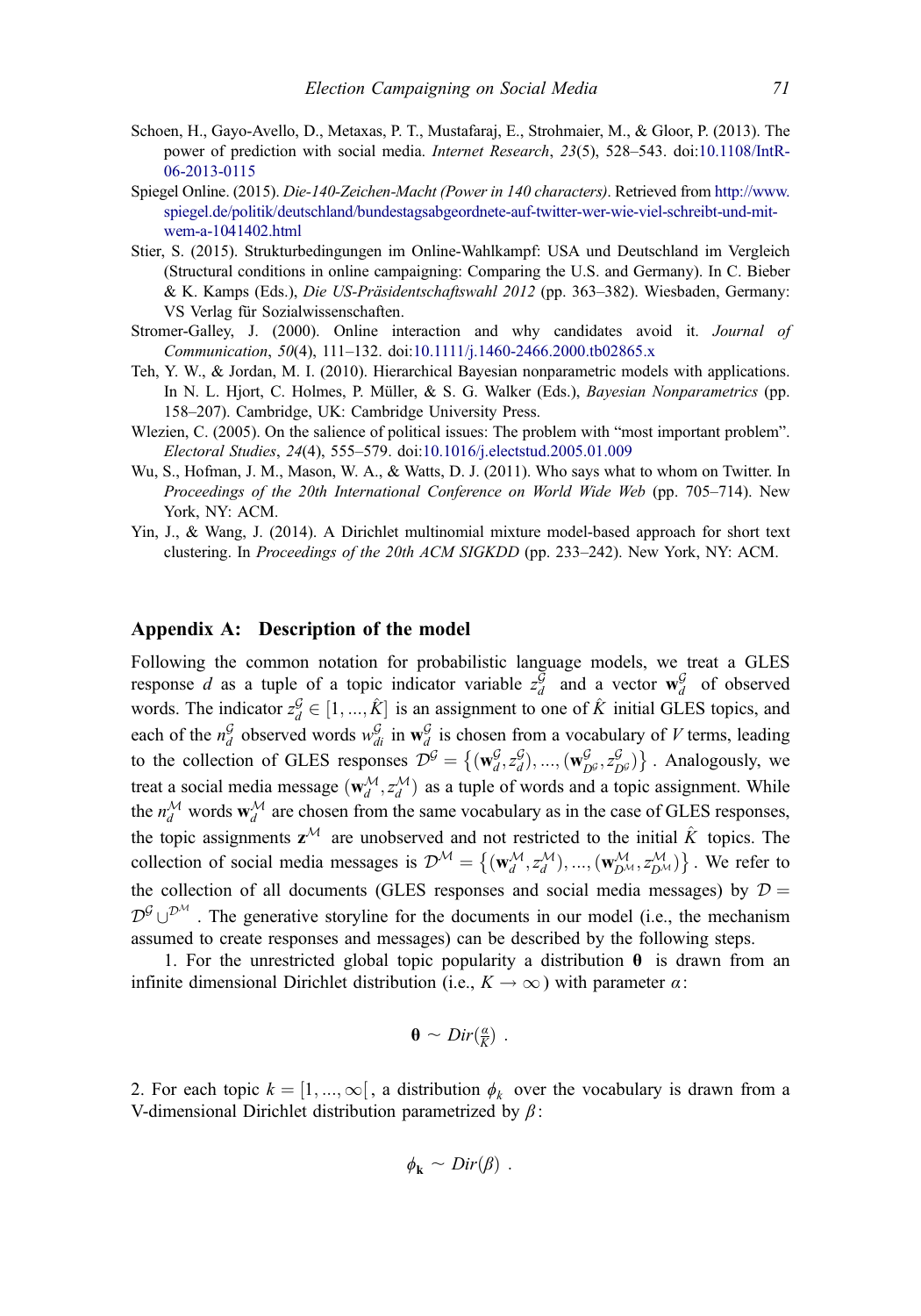<span id="page-23-0"></span>3. The GLES responses  $\mathcal{D}^{\mathcal{G}}$  and social media messages  $\mathcal{D}^{\mathcal{M}}$  are then generated by the same mechanism of first drawing a topic index  $z_d$  from the topic popularity  $\theta$  and subsequently drawing multinomially distributed words  $w_d$  from a topic indexed by  $z_d$ :

$$
\mathbf{w}_d \sim \text{Mult}(\phi_{z_d}) \, , \, z_d \sim \text{Cat}(\mathbf{\Theta}),
$$

where we omitted the indexes  $\mathcal G$  and  $\mathcal M$  for readability, leading to the joint probability for the model

$$
p(\mathcal{D}, \mathbf{z}, \mathbf{\theta}, \phi) = Dir(\mathbf{\theta} | \frac{\alpha}{K})
$$

$$
\prod_{k=1}^{\infty} Dir(\phi_k | \beta)
$$

$$
\prod_{d=1}^{|\mathcal{D}^G|} Mult(\mathbf{w}_d^G | \phi_{z_d^G}) Cat(z_d^G | \mathbf{\theta})
$$

$$
\prod_{d=1}^{|\mathcal{D}^M|} Mult(\mathbf{w}_d^{\mathcal{M}} | \phi_{z_d^{\mathcal{M}}}) Cat(z_d^{\mathcal{M}} | \mathbf{\theta}) .
$$

[Figure A1](#page-24-0) gives a graphical representation of our model.

#### Appendix B: Description of the inference

For inference, we resort to collapsed Gibbs sampling of the latent indicator variables  $z^{\mathcal{M}}$ , with all other variables integrated out. The full conditional posterior probability for a topic  $k$  is then given by

$$
p(z_d^{\mathcal{M}} = k) \propto \begin{pmatrix} \frac{-d_{n_k}}{-d_{n_k}} & p(\mathbf{w}_d^{\mathcal{M}})^{-d} \mathbf{w}_{z=k}^{\mathcal{M}}, \mathbf{w}_{z=k}^{\mathcal{G}}, \beta) & \text{if } k \leq K \\ \frac{a}{-d_{n_k}} & p(\mathbf{w}_d^{\mathcal{M}} | \beta) & \text{if } k = K+1 \end{pmatrix},
$$

where  $n_k = \sum_{k=1}^{n_k}$  $\sum_{d=1}^{n} 1[z_d = k]$  is the number of documents and  $\mathbf{w}_{z=k}$  are the words assigned to the  $k^{th}$  topic. The superscript —d indicates that the current document d is excluded from consideration. We further use an approximation for the likelihood of message  $d$  under topic  $k$ 

$$
p(\mathbf{w}_d^{\mathcal{M}} \vert^{-d} \mathbf{w}_{z=k}^{\mathcal{M}}, \mathbf{w}_{z=k}^{\mathcal{G}}, \beta) = \int_{\phi_k} \mathit{Mult}(\mathbf{w}_d^{\mathcal{M}} \vert \phi_k) \mathit{Dir}(\phi_k \vert \hat{\beta}_k^{-d}) \ d \ \phi_k
$$

$$
\approx \prod_{i=1}^{n_d^{\mathcal{M}}} \frac{-d n_{k w_{di}}^{\mathcal{M}} + n_{k w_{di}}^{\mathcal{G}} + \beta}{-d n_{k}^{\mathcal{M}} + n_{k}^{\mathcal{G}} + V\beta} ,
$$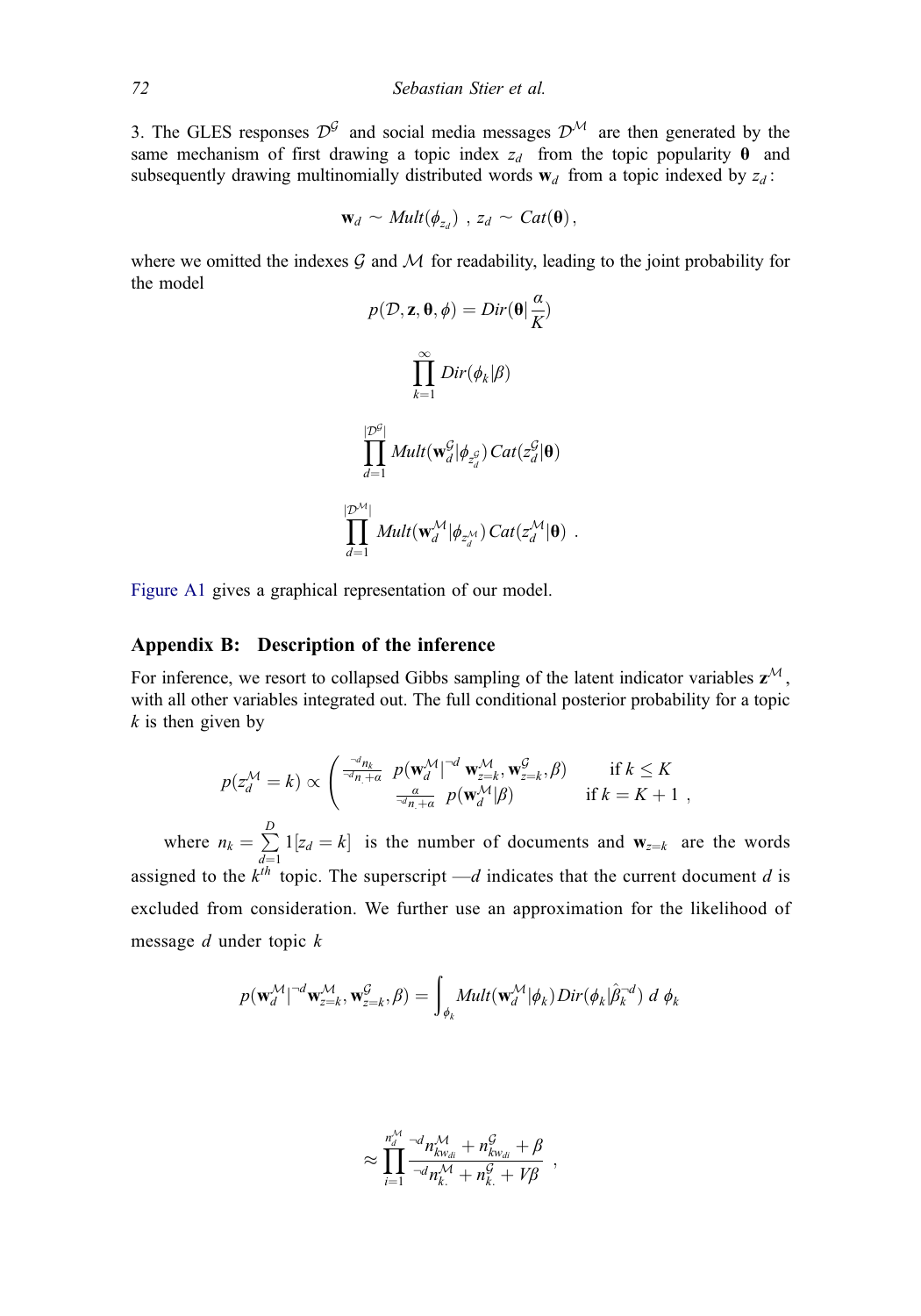<span id="page-24-0"></span>

Figure A1. Model in plate notation: Random variables are represented by nodes. Blank nodes are used for the (unknown) hidden variables  $\theta$ ,  $\phi$ , and  $z^M$ . Shaded nodes denote the observed words  $w^M$ and  $\mathbf{w}^{\mathcal{G}}$  as well as the observed labels  $\mathbf{z}^{\mathcal{G}}$ ; bare symbols indicate the fixed priors  $\alpha$  and  $\beta$ . Directed edges between the nodes then define conditional probabilities, where the child node is conditioned on its parents. The plate surrounding  $\phi_k$  indicates the replication of the node for each mixture component and the plates surrounding  $w_d^G$  and  $w_d^M$  indicate the replication of the nodes over the  $\mathcal{D}^G$ labeled and  $\mathcal{D}^{\mathcal{M}}$  unlabeled documents, respectively.

with  $n_{kw}$  being the number of times term w is used in topic k. Likewise, the likelihood of  $\mathbf{w}_d^{\mathcal{M}}$  being generated from a yet unseen topic is

$$
p(\mathbf{w}_d^{\mathcal{M}}|\beta) = \int_{\phi} Mult(\mathbf{w}_d^{\mathcal{M}}|\phi) Dir(\phi|\beta) d\phi
$$

$$
\approx \frac{1}{V^{n_d^{\mathcal{M}}}}.
$$

Given the priors  $\alpha$  and  $\beta$ , Gibbs sampling in this model reduces to iteratively sampling the indicator variables  $z^{\mathcal{M}}$  from their full conditional posterior probability. Once a sufficient number of iterations is completed, the distribution of the indicator variables and as such the number of topics  $K$  with associated observations is independent from its initialization and the sampler has converged. For a more in-depth discussion of Gibbs sampling for Dirichlet process mixture models the interested reader is referred to Neal ([2000\)](#page-21-0).

## Appendix C: Survey data set

Topics useful for the training of the model should be sufficiently discriminative and relatively equal in size. The Rolling Cross-Section survey of the German Longitudinal Election Study (GLES) allows for answers to be coded as politics, polity, or one of 13 policy areas. From the latter, three were removed (206 answers on "other" problems, 102 on East Germany, and one on cultural leisure policy). The sizes of the resulting areas ranged from 188 ("politics") to 6,010 ("social policy") observations. For our purposes, some areas had to be split by testing different subtopic combinations and qualitatively assessing topic overlaps, while others could be used as they are.